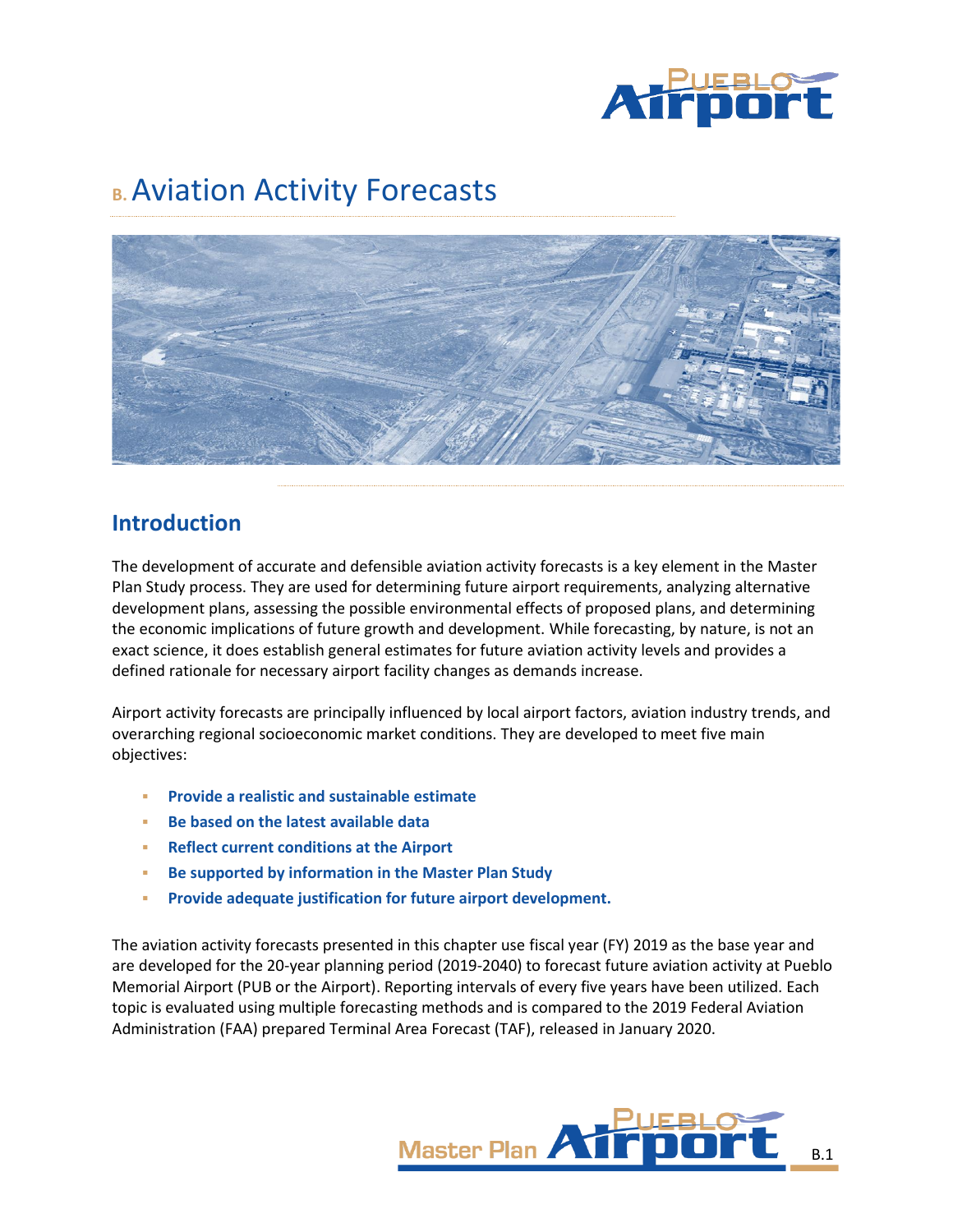# **Existing Conditions and Assumptions**

The forecast data provided in this chapter was created using existing and historical data about the Airport and its surrounding region. Information regarding socioeconomic data, airline industry trends, and PUB-specific activity were all examined to provide context for the forecasting effort.

# **Regional Statistics**

Several regional underlying conditions were evaluated to develop a series of assumptions that serve as a foundation for the forecasts described in this chapter. They represent a variety of operational and socioeconomic considerations which may affect aviation activity at PUB to varying degrees.

One indicator is socioeconomic data; this data will, generally, correlate with aviation activity in its respective region. Population, employment, and income are indicators that typically influence aviation activity. Population figures indicate the general number of persons served by an airport, and therefore influences the potential customer base. Employment levels are a gauge of economic activity and vitality. Income statistics meanwhile reflect the degree to which an airport's customer base has sufficient disposable income to spend on aviation activities such as airline ticket purchases, aircraft ownership, and aircraft charter or rental.

The level and type of aviation activity occurring at an airport is dependent upon many factors, but it is generally reflective of the services available to aircraft operators, the businesses located on the airport or within the community the airport serves, and the general economic conditions prevalent within the surrounding area.

Pueblo is geographically located in the south-central portion of the state of Colorado. The Airport's service area primarily includes the Pueblo Metropolitan Statistical Area (MSA) as well as smaller outlying communities to the south and east.

# **Regional Socioeconomic Conditions**

According to the economic and demographic forecasting firm Woods & Poole, Inc., the Pueblo MSA has seen a steady rise in socioeconomic conditions since the year 2000. **[TABLE B1](#page-2-0)** details historical socioeconomic conditions over the past 10 years, projected conditions 10 years in the future, and their associated Compound Annual Growth Rates (CAGR).

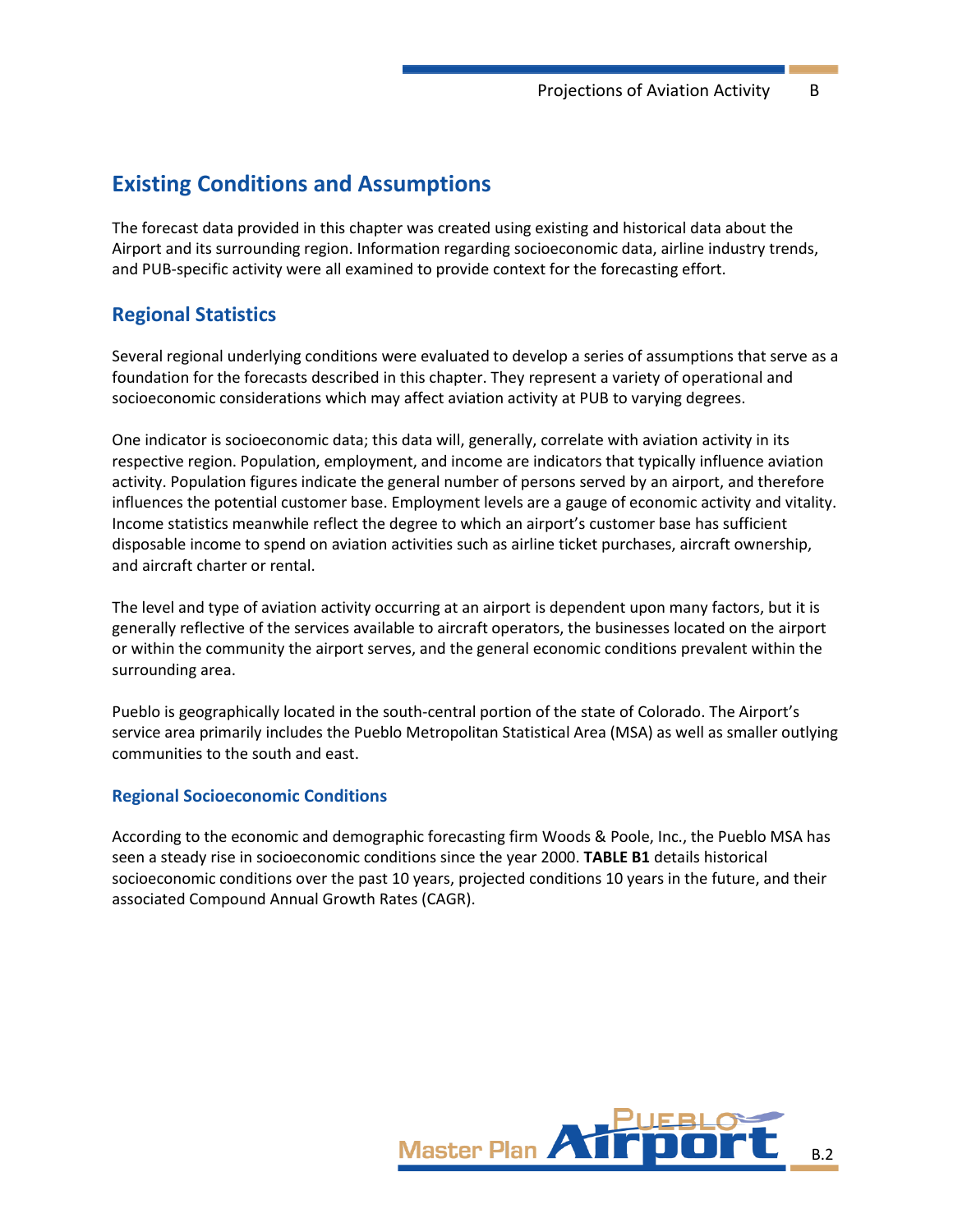| <b>YEAR</b>       | <b>TOTAL</b><br><b>POPULATION</b> | <b>GROSS REGIONAL</b><br><b>PRODUCT</b><br>(2009 dollars) | <b>PERSONAL INCOME</b><br><b>PER CAPITA</b><br>(2009 dollars) | <b>TOTAL EMPLOYMENT</b><br>(Jobs) |
|-------------------|-----------------------------------|-----------------------------------------------------------|---------------------------------------------------------------|-----------------------------------|
| <b>HISTORICAL</b> |                                   |                                                           |                                                               |                                   |
| 2010              | 159,521                           | 4,073,868,000                                             | 28,849                                                        | 74,559                            |
| 2011              | 159,785                           | 4,079,261,000                                             | 29,540                                                        | 75,398                            |
| 2012              | 160,397                           | 4,180,834,000                                             | 29,822                                                        | 75,261                            |
| 2013              | 160,803                           | 4,145,405,000                                             | 29,655                                                        | 75,284                            |
| 2014              | 161,350                           | 4,293,954,000                                             | 30,942                                                        | 76,326                            |
| 2015              | 163,117                           | 4,361,252,000                                             | 32,267                                                        | 77,493                            |
| 2016              | 165,123                           | 4,418,965,000                                             | 32,627                                                        | 79,009                            |
| 2017              | 166,097                           | 4,606,446,000                                             | 33,634                                                        | 80,857                            |
| 2018              | 167,195                           | 4,702,228,000                                             | 34,216                                                        | 82,094                            |
| 2019              | 168,299                           | 4,776,528,000                                             | 34,702                                                        | 83,032                            |
| <b>CAGR</b>       | 0.5%                              | 1.6%                                                      | 1.9%                                                          | 1.1%                              |
| <b>PROJECTED</b>  |                                   |                                                           |                                                               |                                   |
| 2020              | 169,405                           | 4,842,782,000                                             | 35,159                                                        | 83,845                            |
| 2021              | 170,514                           | 4,908,169,000                                             | 35,596                                                        | 84,710                            |
| 2022              | 171,626                           | 4,973,033,000                                             | 36,044                                                        | 85,579                            |
| 2023              | 172,739                           | 5,040,743,000                                             | 36,495                                                        | 86,390                            |
| 2024              | 173,852                           | 5,107,629,000                                             | 36,929                                                        | 87,210                            |
| 2029              | 179,325                           | 5,447,029,000                                             | 38,969                                                        | 91,304                            |
| <b>CAGR</b>       | 0.6%                              | 1.3%                                                      | 1.2%                                                          | 1.0%                              |

#### <span id="page-2-0"></span>**TABLE B1 Socioeconomic Data for the Pueblo MSA, 2010-2029**

**SOURCE:** Woods & Poole, Inc.

#### **Community/Airport Location and Potential**

South-central Colorado, with its expanding population base, economic growth, numerous recreational facilities, and affordable living, provides a strong and definable market area for all forms of aviation activity. The surrounding communities benefit from the proximity of a high-quality aviation facility and, in turn, provide an economic base serving to attract additional airport users and industrial/business development. PUB's existing instrument approach procedures provide a more efficient aviation environment by increasing the amount of time properly trained pilots may operate during Instrument Meteorological Conditions (IMC).

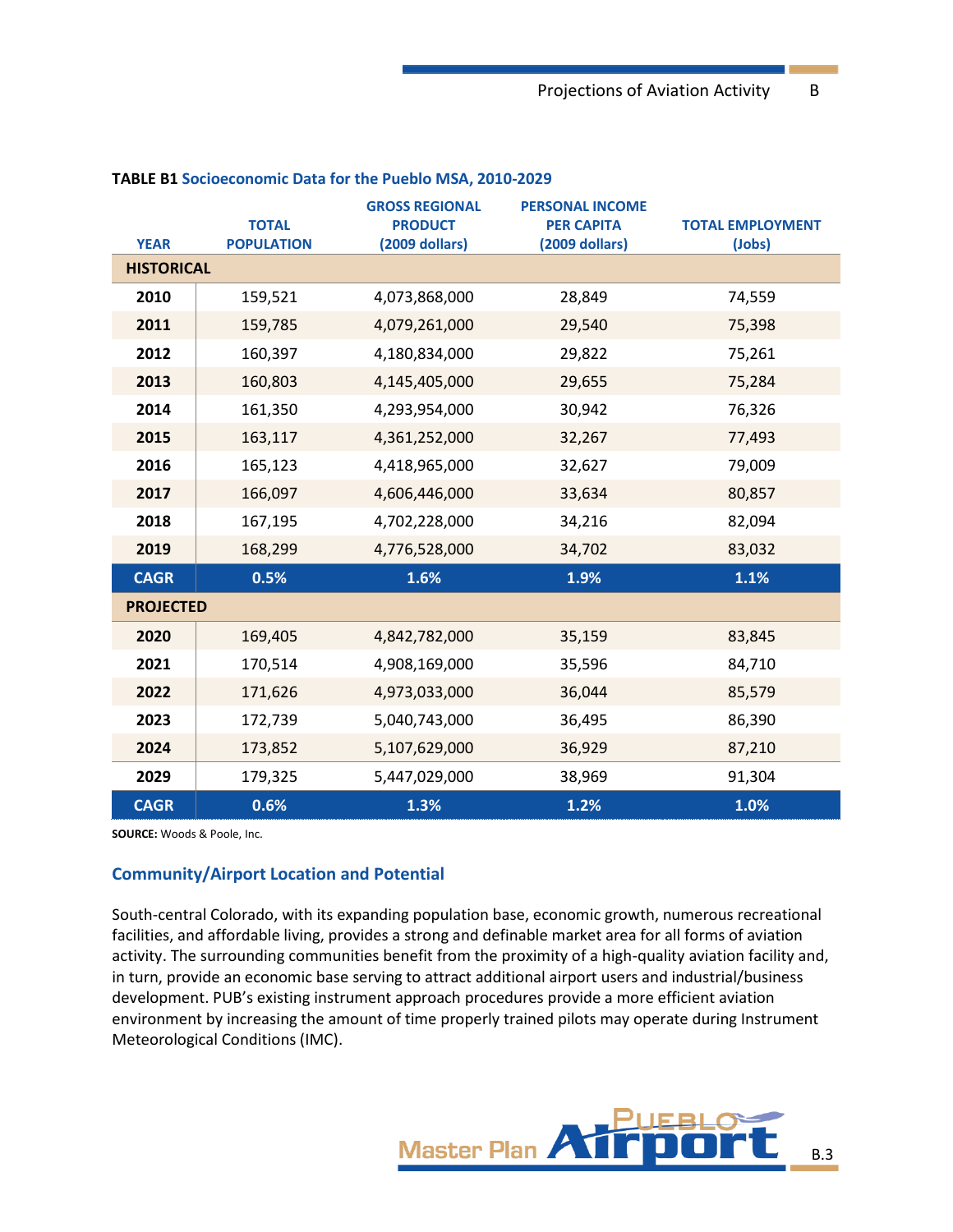PUB is located less than 10 miles east of downtown Pueblo. With ample undeveloped property and development potential remaining high, PUB is poised to attract additional aviation and non-aviation development in the future. PUB's largest tenant, Canadian Aviation Education (CAE)-Doss operates the Initial Flight Training (IFT) program for the U.S. Air Force that provides introductory flight training for all U.S. Air Force aviation candidates. At its state-of-the-art facility in the southwest corner of PUB, CAE-Doss provides flight instruction to every U.S. Air Force aviation candidate, be they pilot, combat systems officer, or remotely piloted aircraft pilot. Since 2006 their IFT program has trained more than 17,250 students for the U.S. Air Force.

#### **Community Support**

PUB benefits from the support of the City of Pueblo, as well as local industry and the citizens of southcentral Colorado. The Airport is recognized as a vital asset that contributes to the stability and future of the region's economy. The overall position of the populace is one of continued growth and development, with special focus on the incentive of a commercial service airport continuing to attract additional economic and industrial development to the area.

## **Airfares**

PUB has realized a net reduction in the cost of airfares in recent years. According to the DOT's Bureau of Transportation Statistics, the average airfares at PUB have decreased from \$678.93 in the third quarter of 2016 (adjusted for inflation) to \$420.20 in the third quarter of 2019, a total of 61.57 percent.

# **Airline Seats**

The supply of airline seats has also seen a considerable increase in recent years. According to the DOT's Bureau of Transportation Statistics, in the past five years (from 2014-2019) PUB experienced an increase from 40,854 air carrier seats to 98,014 seats. This is a total increase of 139.9 percent in available airline seats with an average annual increase of 19.1 percent.

SkyWest is the only commercial airline currently serving PUB, however Allegiant Airlines also provided commercial service from October 2010 to April 2012. SkyWest currently offers two flights a day between PUB and DEN. With existing service subsidized through the Essential Air Service (EAS) program, it is unlikely that PUB will attract additional service through a legacy air carrier during the planning period.

#### **Potential Challenges**

There are few negative factors that have potential to significantly impact future aviation activity at PUB. However, as part of the planning process it is important to consider broad factors that could have a negative or neutralizing impact on PUB. Pueblo's proximity and relative ease of vehicle access to the Denver metropolitan area and Denver International Airport (DEN) make it challenging to retain commercial service passengers and expand air service.

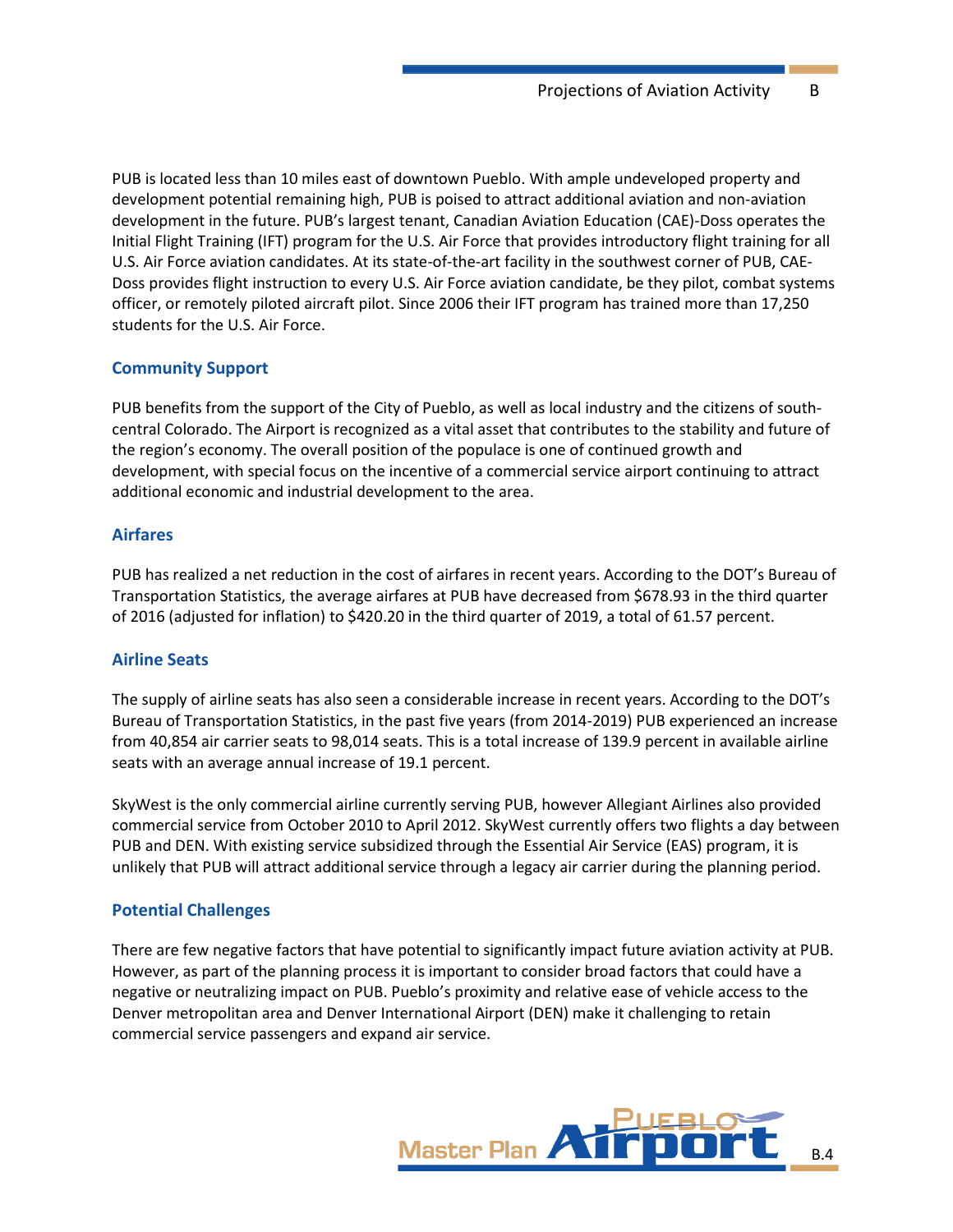It is thought that many residents will continue to choose the two-hour/130-mile drive to DEN due to a number of factors. These factors include drive time, lower airfares at DEN, and the sheer number of domestic and international destinations available from DEN. Other potential challenges could include the relatively slow growth in general aviation activity nationally for the past 20 years. New general aviation aircraft deliveries and active general aviation aircraft have declined during the past 20 years. According to the General Aviation Manufacturer Association (GAMA) Annual Report 2019, worldwide shipments of all GA aircraft declined by more than 15 percent since 2000. The FAA Aerospace Forecasts 2020-2040 reports active GA aircraft in the United States declined by 2.4 percent during the past 20 years.

# **Historical and Existing Airport Activity**

Aviation activity forecasting commences by utilizing the present time as an initial starting point, supplemented with historical data obtained from various sources, and compared to trends and forecasts. Data from the past 10 years (2010 to 2019) is used for historical trends as it includes periods of economic expansion and contraction that help forecasts account for various economic conditions and gives a perspective on the effects of economic change on aviation activity. **[TABLE B2](#page-4-0)** presents a tabulation of the historical operations data collected and reported at PUB.

|             |                     | <b>OPERATIONS</b> |                  |              |                  |                 |              |                 |
|-------------|---------------------|-------------------|------------------|--------------|------------------|-----------------|--------------|-----------------|
|             | <b>COMMERCIAL</b>   |                   | <b>ITINERANT</b> | <b>LOCAL</b> | <b>ITINERANT</b> | <b>LOCAL</b>    |              | <b>BASED</b>    |
| <b>YEAR</b> | <b>ENPLANEMENTS</b> | <b>COMMERCIAL</b> | <b>GA</b>        | <b>GA</b>    | <b>MILITARY</b>  | <b>MILITARY</b> | <b>TOTAL</b> | <b>AIRCRAFT</b> |
| 2010        | 7,424               | 5,502             | 65,291           | 107,481      | 2,205            | 1,651           | 182,130      | 129             |
| 2011        | 22,099              | 5,871             | 70,514           | 80,013       | 2,666            | 2,380           | 161,444      | 119             |
| 2012        | 13,461              | 5,617             | 70,234           | 81,580       | 2,665            | 1,940           | 162,036      | 120             |
| 2013        | 6,482               | 5,334             | 63,782           | 75,252       | 2,753            | 1,603           | 148,724      | 111             |
| 2014        | 5,945               | 4,156             | 59,395           | 71,083       | 3,351            | 2,240           | 140,225      | 123             |
| 2015        | 5,684               | 3,793             | 61,329           | 90,244       | 3633             | 5,771           | 164,770      | 128             |
| 2016        | 1,845               | 3,503             | 60,949           | 72,117       | 11,304           | 18,110          | 165,983      | 128             |
| 2017        | 3,564               | 4,943             | 15,063           | 5,977        | 60,619           | 89,246          | 175,848      | 132             |
| 2018        | 8,278               | 4,298             | 16,644           | 6,308        | 70,233           | 98,591          | 196,074      | 125             |
| 2019        | 11,571              | 4,157             | 15,547           | 5,748        | 75,702           | 116,270         | 217,424      | 128             |
| <b>CAGR</b> | 5.1%                | $-3.1%$           | $-14.7%$         | $-27.8%$     | 48.1%            | 60.4%           | 2.0%         | $-0.1%$         |

## <span id="page-4-0"></span>**TABLE B2 Historical Aviation Activity, 2010-2019**

**SOURCE:** FAA TAF; Pueblo Airport.

**[TABLE B2](#page-4-0)** displays several important considerations about PUB's activities, which are displayed as the blue bold-faced numbers and warrant further explanation.

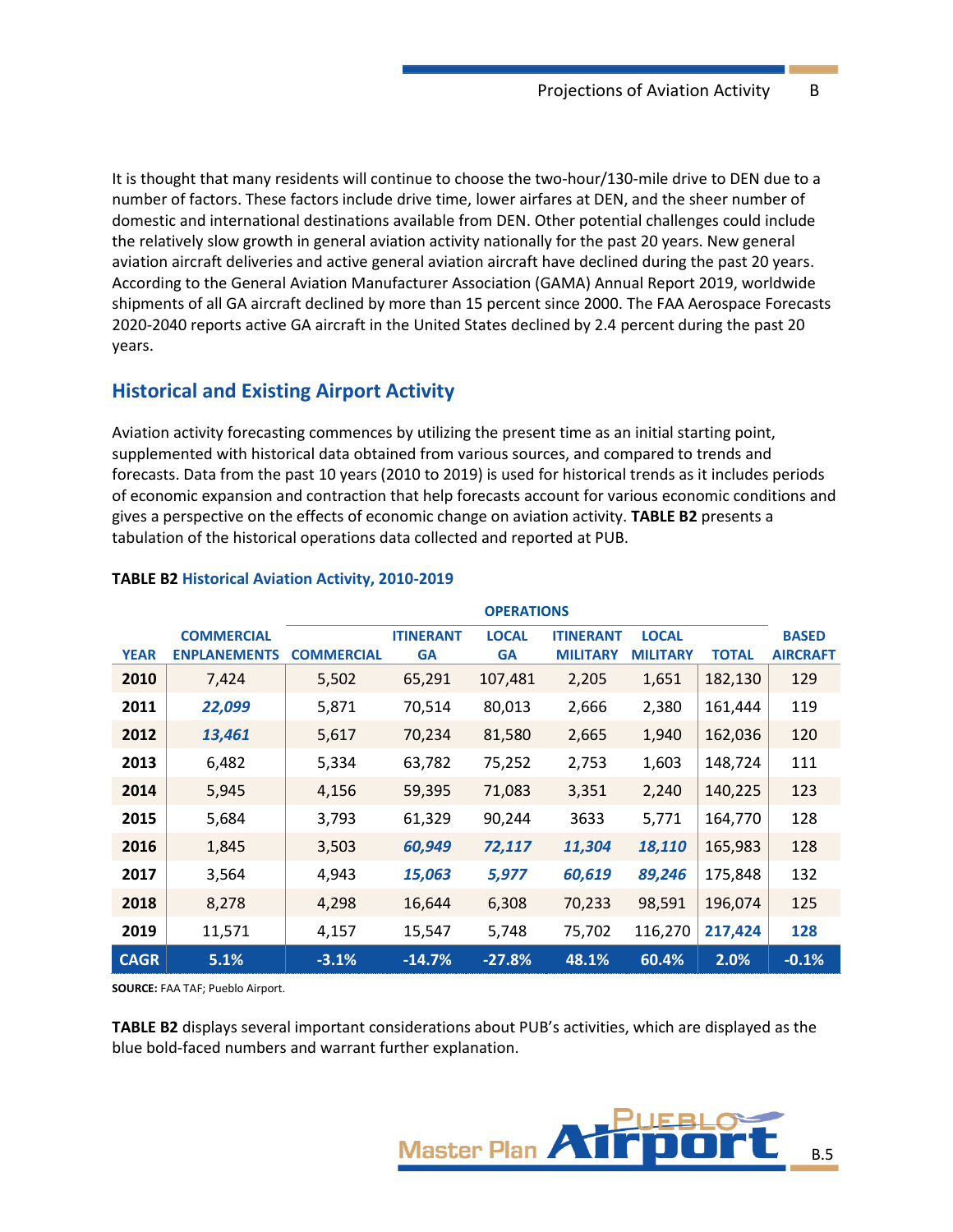## **Commercial Enplanements**

There was a considerable increase in commercial enplanements in the years 2011 and 2012, which was due to the limited presence of Allegiant Airlines as a carrier at PUB. This anomaly causes some issues in forecasting future growth utilizing historical trends. Despite this spike in 2011 and 2012, the CAGR remains the same due to the same start and end value of 2010 and 2019.

# **Operations**

The TAF divides commercial service operations (an operation is defined as either a takeoff or a landing) into two categories: air carrier and air taxi/commuter. Air carrier operations are defined as activity by aircraft of more than 60 seats and air cargo aircraft with more than 18,000 pounds of payload capacity. Air taxi/commuter activity is defined as aircraft with 60 seats or fewer that transport regional passengers on scheduled commercial flights, non-scheduled or for-hire flights, and air cargo flights with 18,000 pounds or less payload. However, for purposes of this Master Plan, commercial aircraft operations have been categorized as air taxi and air carrier operations. The air taxi category includes all air cargo and non-airline operations that involve direct on-demand transactions rather than a regularly scheduled flight. Air carrier operations include all scheduled operations with a commercial component regardless of number of seats, such as operations through SkyWest Airlines CRJ 200, 50-seat aircraft. As shown in **[TABLE B2](#page-4-0)**, commercial aircraft operations have remained relatively stable over the past 10 years with an overall marginal decrease.

Between the years 2016 to 2017, a significant shift occurs in the number of recorded general aviation (GA) and military aircraft operations. CAE-Doss operations were initially recorded by the Airport Traffic Control Tower (ATCT) as GA operations. However, beginning in 2017, the ATCT began to report CAE-Doss operations as military operations. This caused a significant drop in both the recorded itinerant and local GA operations, while the recorded itinerant and local military operations increased. GA operations encompass pleasure flying, flight training, business and corporate activity as well as those operations conducted as unscheduled air taxi operations that are not associated with commercial passenger service.

Aircraft operations are also categorized as local or itinerant operations. The *FAA Advisory Circular (AC) 5070-6B* defines a local operation as any operation performed by an aircraft operating in the local traffic pattern or within sight of the tower, aircraft known to be departing or arriving from flight in local practice areas, or aircraft executing practice instrument approaches at the Airport. Itinerant operations are all other aircraft operations.

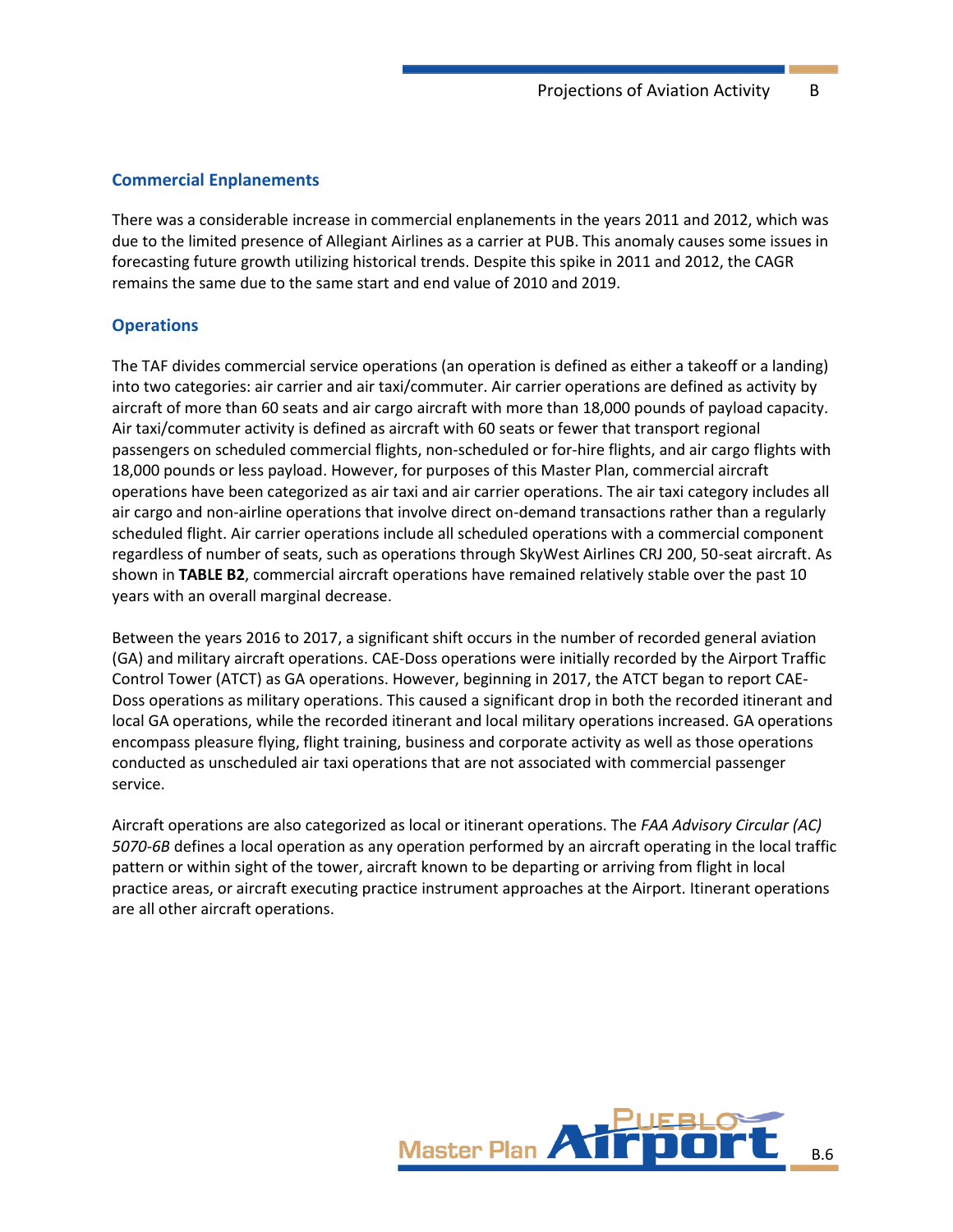#### **Existing Operations by Aircraft Type**

**[TABLE](#page-6-0) B3** shows the total breakdown of aircraft operations at PUB and their percentage of the total number of operations. The breakdown by type of aircraft for GA and military activity was estimated using data from the FAA Traffic Flow Management System Counts (TFMSC) for PUB during FY 2019. TFMSC data is compiled from Instrument Flights Rules (IFR) filed flight plans to or from an airport and/or when flights are detected by the National Airspace System usually via radar. However, TFMSC data has its limitations. First, it excludes Visual Flight Rules (VFR) operations and may exclude certain flights that do not enter the en route airspace and other low-altitude flights due to limited radar coverage and incomplete messaging. Because of this, it favors larger and/or more sophisticated aircraft operations and undercounts smaller, less sophisticated aircraft operations. Additionally, of the approximately 35,000 location identifiers reported over time, only a few thousand are associated with airports; the remaining are waypoints or references not associated with any airport. Therefore, TFMSC data is not a reliable source of *total* aircraft operations. The data can be used to glean a percentage of aircraft types using an airport. For this Master Plan, a representative from the Fixed Base Operator (FBO) reviewed and confirmed the estimates.

| <b>AIRCRAFT TYPE</b>      | <b>OPERATIONS</b>    | <b>PERCENTAGE</b> |
|---------------------------|----------------------|-------------------|
| <b>Commercial Service</b> | 4,157 <sup>1</sup>   | 1.9%              |
| Air Taxi                  | $2,291^2$            | 55.1%             |
| Air Carrier               | $1,866^2$            | 44.9%             |
| Regional Jet              | $1,830^2$            | 98.1%             |
| Narrow body Jet           | 36 <sup>2</sup>      | 1.9%              |
| <b>General Aviation</b>   | 21,295 <sup>1</sup>  | 9.8%              |
| Single Engine             | $16,945^3$           | 79.6%             |
| <b>Multi Engine</b>       | $1,500^3$            | 7.0%              |
| Jet                       | $2,350^3$            | 11.0%             |
| Helicopter                | $500^3$              | 2.4%              |
| Military                  | 191,972 <sup>1</sup> | 88.3%             |
| Single Engine (CAE-Doss)  | 191,3394             | 99.7%             |
| <b>Standard Military</b>  | $633^{4}$            | 0.3%              |
| <b>Total</b>              | 217,424              |                   |

#### <span id="page-6-0"></span>**TABLE B3 Existing Operations by Aircraft Type, 2019**

**SOURCE: <sup>1</sup>**FAA TAF.

<sup>2</sup>Department of Transportation (DOT) T-100 data. <sup>3</sup>Mead & Hunt estimates using FAA TFMSC. 4FAA TFMSC.

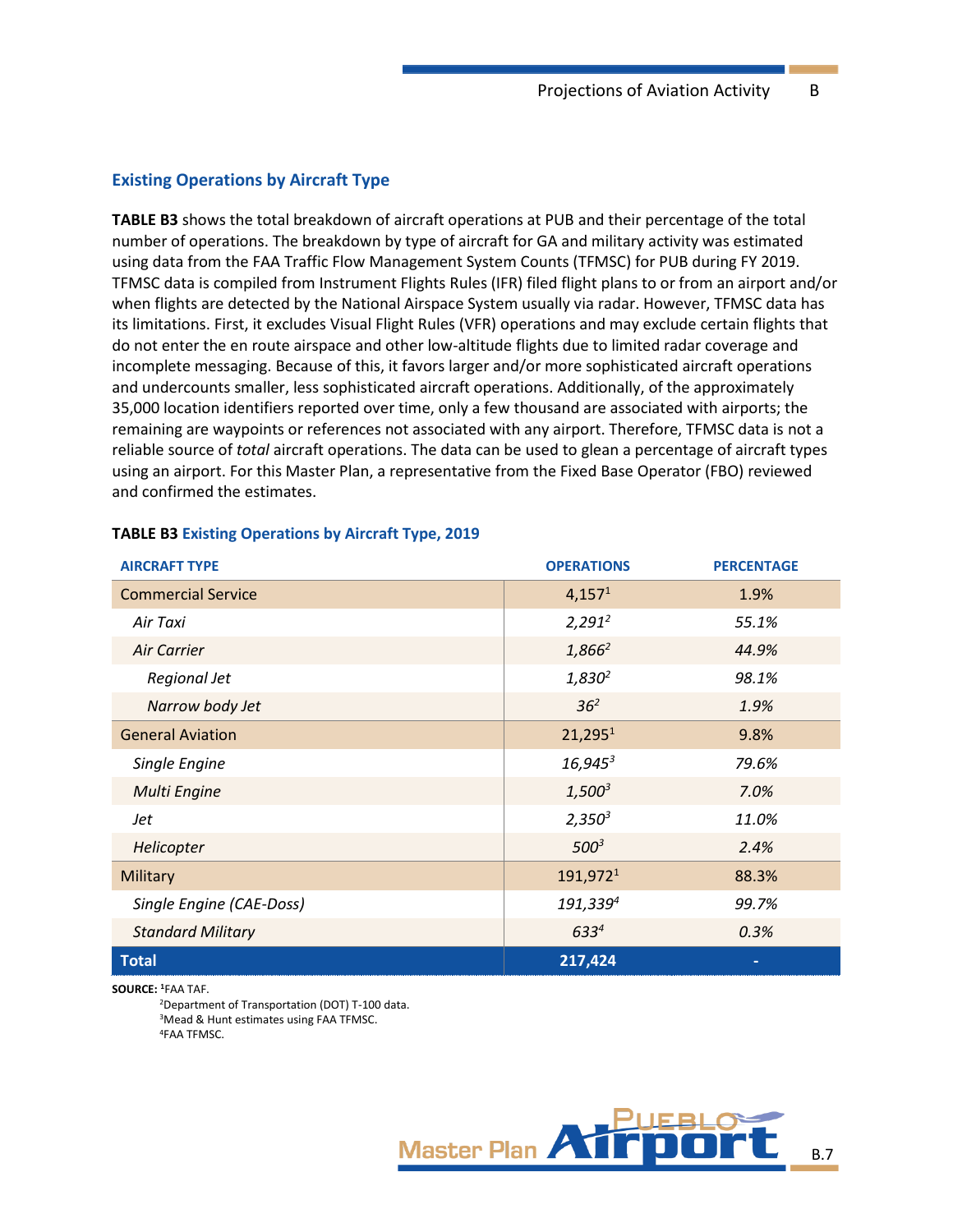#### **Based Aircraft**

The 2019 TAF data indicated total based aircraft is 128. Officially reported counts from PUB, however, indicate that the true number for the year of 2019 was only 114. However, this number included aircraft owned by CAE-Doss. In 2020, the FAA indicated that CAE-Doss owned aircraft should not be included as these aircraft are technically not based on airport property but on Doss owned property and the aircraft access the airport through the fence. The most recent based aircraft count validated by the FAA and reported to the National Based Aircraft Inventory is 60 and thereby considered the most accurate. **[TABLE B4](#page-7-0)** shows a detailed breakdown of PUB's historical and existing based aircraft.

| <b>YEAR</b>       | <b>SINGLE ENGINE</b> | <b>MULTI ENGINE</b> | <b>JET</b>     | <b>HELICOPTER</b> | <b>OTHER</b> | <b>TOTAL</b> |
|-------------------|----------------------|---------------------|----------------|-------------------|--------------|--------------|
| 2010 <sup>1</sup> | 113                  | 12                  | 4              | $\Omega$          | $\Omega$     | 129          |
| 2011 <sup>1</sup> | 101                  | 11                  | 7              | $\Omega$          | $\Omega$     | 119          |
| 2012 <sup>1</sup> | 101                  | 11                  | $\overline{7}$ | $\Omega$          | $\mathbf{1}$ | 120          |
| 2013 <sup>1</sup> | 96                   | 7                   | 7              | $\Omega$          | 1            | 111          |
| 2014 <sup>1</sup> | 105                  | 10                  | $\overline{7}$ | $\Omega$          | $\mathbf{1}$ | 123          |
| 2015 <sup>1</sup> | 110                  | 9                   | 8              | 1                 | $\Omega$     | 128          |
| 2016 <sup>1</sup> | 109                  | 9                   | 8              | $\mathbf{1}$      | $\mathbf{1}$ | 128          |
| 2017 <sup>1</sup> | 117                  | 6                   | 6              | $\mathfrak{p}$    | 1            | 132          |
| 2018 <sup>1</sup> | 112                  | 6                   | 5              | $\mathbf{1}$      | $\mathbf{1}$ | 125          |
| 2019 <sup>2</sup> | 51                   | 4                   | 4              | 1                 |              | 60           |

#### <span id="page-7-0"></span>**TABLE B4 Summary of Based Aircraft, 2010-2019**

**SOURCE: <sup>1</sup> FAA TAF.**

**<sup>2</sup>**National Based Aircraft Inventory validated by FAA,2020. Does not include CAE-Doss owned aircraft.

# **Forecasts of Aviation Activity**

The role and importance of PUB will continue to support a wide range of activities including commercial service, CAE-Doss training operations, and GA activity. While there is no guarantee that the Essential Air Service (EAS) program will continue through the planning period, the program has become very important to politicians in Congress who represent small communities who need access to the air transportation system. For this reason, it is assumed that EAS will continue through the planning period. The planning period forecasts aviation activity into the future, from baseline data collected in 2019 to the end of the period in 2040. It is expected that the Airport will see steady growth over the next 20 years, however near-term airport activities have been adversely affected and will likely continue to be adversely affected by the onset of COVID-19.

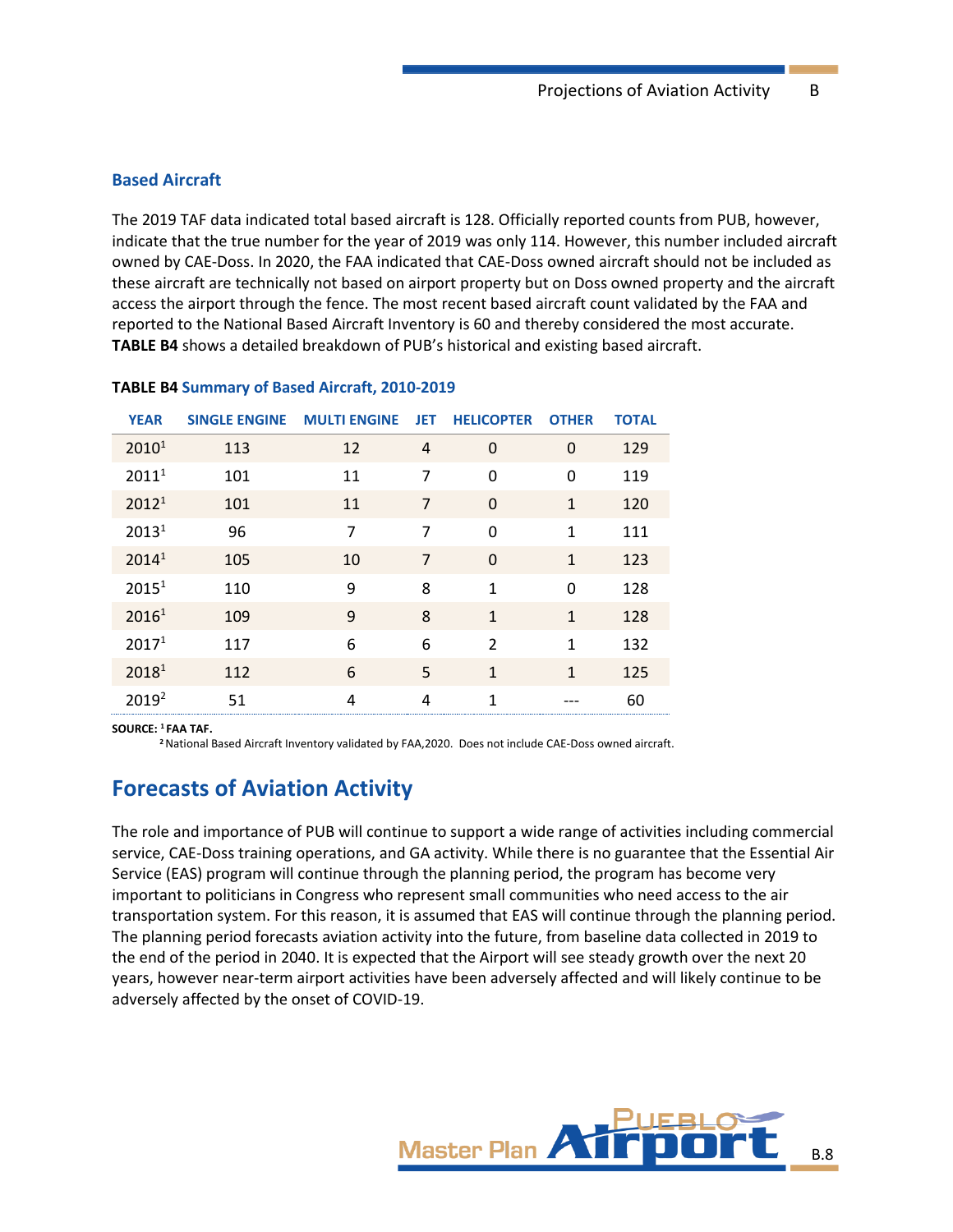Forecast projections are developed to provide a range of low to high demand scenarios, each supported by qualitative and quantitative factors that reflect current socioeconomic and aviation activities and trends and provide realistic projections. The forecast scenarios generated for this Master Plan assume, for the most part, straight-line growth. While it is recognized that straight-line (linear) growth never occurs year after year for many years, average annual growth methodologies often serve to illustrate intermediate and long-range planning.

# **Forecast Documentation Review and Data Sources**

To provide context for the development of future activity levels, it is important to not only consider historical aviation activity data, but also existing trends and projections made by other independent organizations. Additionally, a documentation review was also conducted to ascertain and assess available forecast-related data pertinent to the PUB forecasts, including FAA guidance documents, published industry analysis and statistical studies, and other approved state, local, and Airport studies.

The following reports, studies, publications, and associated projections were referenced to provide support and guidance in the development of the aviation activity forecasts presented in this chapter.

## **2019 State Aviation System Plan**

PUB activity projections published in the Colorado Department of Transportation (CDOT) Division of Aeronautics *2019 Colorado Aviation System Plan* (CASP) were referenced for comparison. The forecasts in the CASP use similar methodologies to represent future activity growth. The base year data and projected years do not coincide with the years presented in this Master Plan, and as a result they were not included alongside the forecasting data. While not serving as a direct one to one comparison, the numbers are nevertheless useful in comparing forecasting methodologies within each of the categories.

#### **2007 ALP Update Report**

Prior to CAE-Doss operating at PUB, and prior to the design/construction of Runway 8L/26R (often referred to as the trainer runway), PUB completed an ALP Update Report that included a narrative and a chapter with aviation activity forecasts. The report forecast total annual operations to increase from 130,353 in 2006 to over 400,000 by 2026 primarily due to expected operations conducted by CAE-Doss aircraft. This report also forecast annual operations to reach 377,257 by calendar year 2019. Actual operations in 2019 were only 217,414, well short of this projection. According to interviews with CAE-Doss personnel, the reason that operations did not meet projections is due to airfield constraints and a lack of airfield capacity.

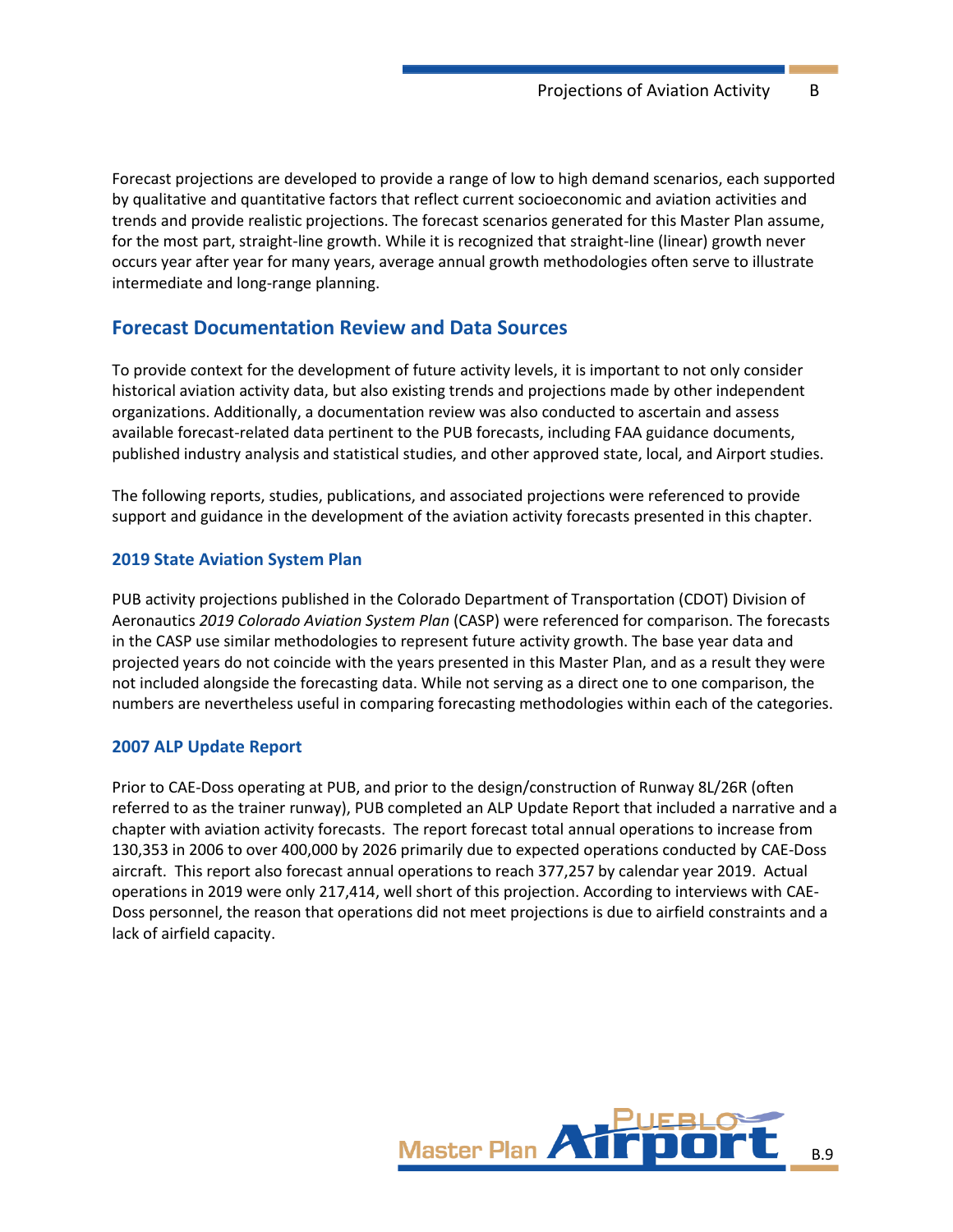#### **FAA Published Data and Guidance**

#### **FAA's TAF 2019-2045**

The TAF is an FAA developed forecasting tool that is updated annually and used by the FAA to determine budget and staffing needs. Due to limited staff resources, the FAA cannot forecast in as great of detail at smaller regional airports as they can at large airports. However, the TAF provides a guideline for developing forecasts, and is utilized by FAA to compare scenario-driven forecasts with the forecasts developed by the FAA. Aviation activity forecasts are one of the three master plan components that require FAA approval. It is important to note that if a preferred forecast varies more than 10 percent from the TAF in the first five years or 15 percent within the first ten years, it must be supported by an acceptable forecast methodology and analysis.

#### **FAA's Aerospace Forecasts Fiscal Years 2020-2040**

The FAA prepares annual updates of this document, which examines the current economic and aviation outlook, as well as macro level forecasts of aviation activity and the aircraft fleet throughout the U.S. The most recent document was published in February 2020 just as the COVID-19 pandemic was spreading from Asia to Europe, but had not yet appeared in the U.S. Only the earliest economic impacts of the virus were being felt on the world's economies and the global aviation industry. It was impossible to foreknow the full outcome of the pandemic and accurately reflect in the forecast. It is now known that the COVID-19 pandemic has had a detrimental impact on both the worldwide and U.S. economies, as well as the commercial aviation industry. Nevertheless, it is important to include the long-term aviation trends contained in the forecasts.

The 2020 FAA forecast called for U.S. carrier passenger growth over the next 20 years to average 2.0 percent annually. It was expected that U.S. carrier profitability would remain steady as solid demand fed by a stable economy offsets rising labor costs. System capacity as measured by available seat miles (ASMs) were forecast to grow in line with the increases in demand. In the long term, it was predicted that the aviation industry would be competitive and profitable, characterized by increasing demand for air travel and airfares growing more slowly than inflation, reflecting over the long term a growing U.S. and global economy.

The long-term outlook for GA was stable to optimistic, as growth of the high-end aircraft fleet offsetting continued retirement of the traditional low-end segment of the fleet. Overall, the forecast projected active GA aircraft to decrease slightly by 0.9 percent between 2020 and 2040 (rounding to an CAGR of 0 percent over the next 20 years). GA hours flown were expected to increase by 16 percent (an CAGR of 0.7 percent) during the same period. Both private and commercial pilot certificates were projected to decrease at an average annual rate of 0.6 and 0.1 percent, respectively.

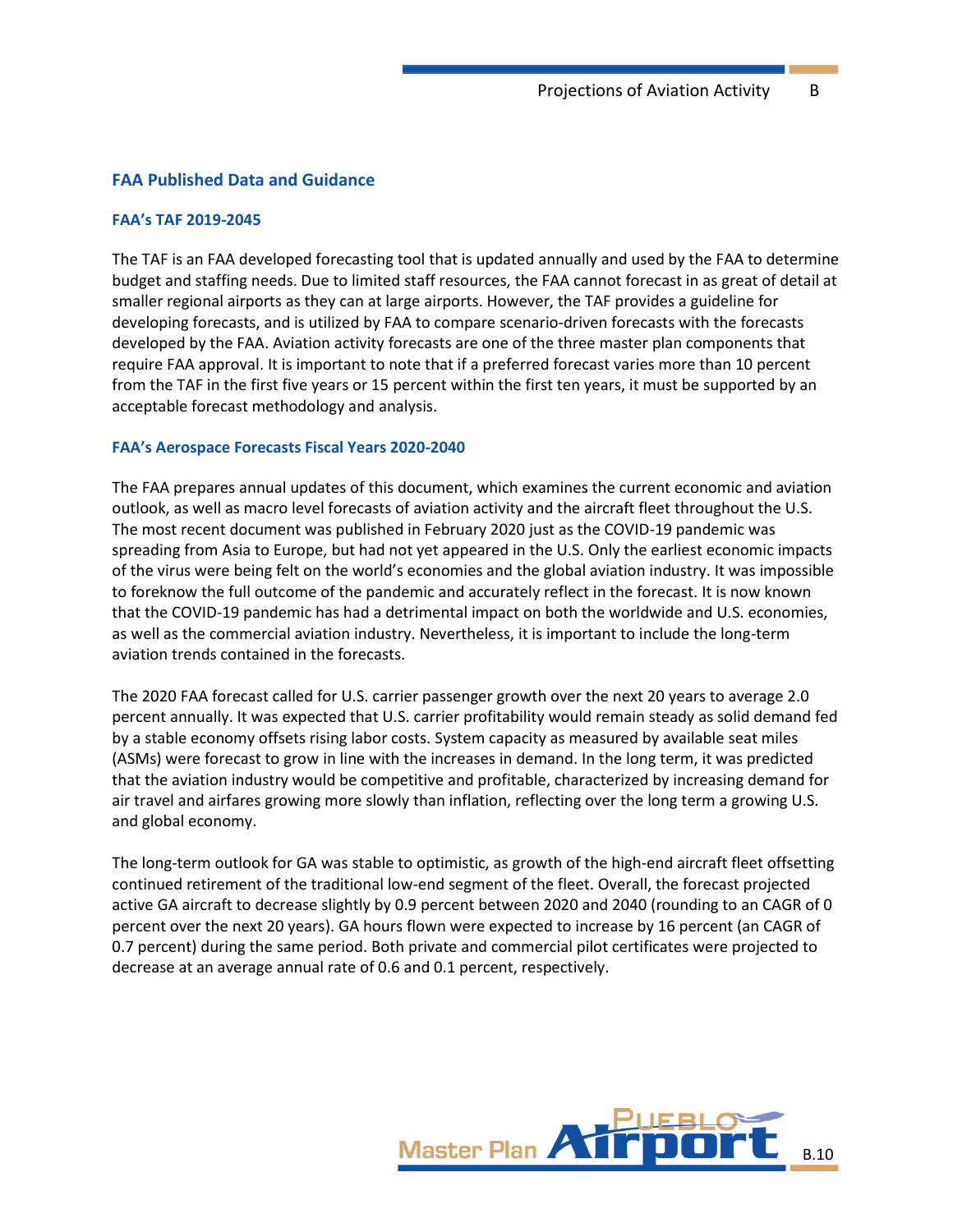#### **FAA Advisory Circular 150/5070-6B (Change 2), Airport Master Plans**

This AC describes the methodology for preparing airport master plans, including the development of FAA compliant forecasts. For the forecasting component of master planning, it provides key guidance on preparing aviation activity forecasts and it identifies what elements should be forecasted.

#### **Forecasting Aviation Activity by Airport (Prepared for FAA by GRA, Inc.)**

GRA, Inc. developed this document for FAA in 2001, which provides guidance for those preparing and reviewing airport activity forecasts. The FAA follows this guidance when developing the TAF.

#### **Industry Reports**

#### **Aircraft Manufacturer Marketing Outlooks**

Demand for aviation services is generally driven by changes in economic activity. The aviation industry declined with the economy during the 2008 recession and has been slowly recovering ever since. Aircraft manufacturers have increased production to supply commercial airline fleet renewal programs, and general aviation operators have sought more fuel efficient and technologically capable aircraft. Based on figures released by GAMA, recent worldwide shipments of GA aircraft have shown an overall increase. Shipments in 2019 totaled 2,658 aircraft, 8.9 percent more than 2018. Overall piston deliveries increased by 16.4 percent with single-engine deliveries up 16.7 percent and the much smaller multiengine category up 15.1 percent. In the turbine categories, turbojet deliveries were up 15.1 percent. Turboprop deliveries were down 12.6 percent. Overall, forecasts show the long-term outlook for the aviation industry is one of growth.

# **Enplanements**

PUB enplanements have already begun to see a downturn because of the COVID-19 pandemic. Aviation industry expectations vary wildly on the time frame for recovery, both globally and domestically, but historical events of similar magnitude on the aviation industry (i.e. the terrorist actions of September 11, 2001 and the Great Recession of 2007-2008) typically indicate a two to three-year recovery for passenger enplanements, which would place a recovery in 2022 to re-realize the activity levels of 2019. This trend is portrayed in the forecasting data with reductions in 2020's activity levels by 50 percent from 2019, and 2021 at 25 percent. By the year 2022 a return to the 2019 levels are realized. Each of the enplanement forecast scenarios begin their compound annual growth rates beginning in 2022.

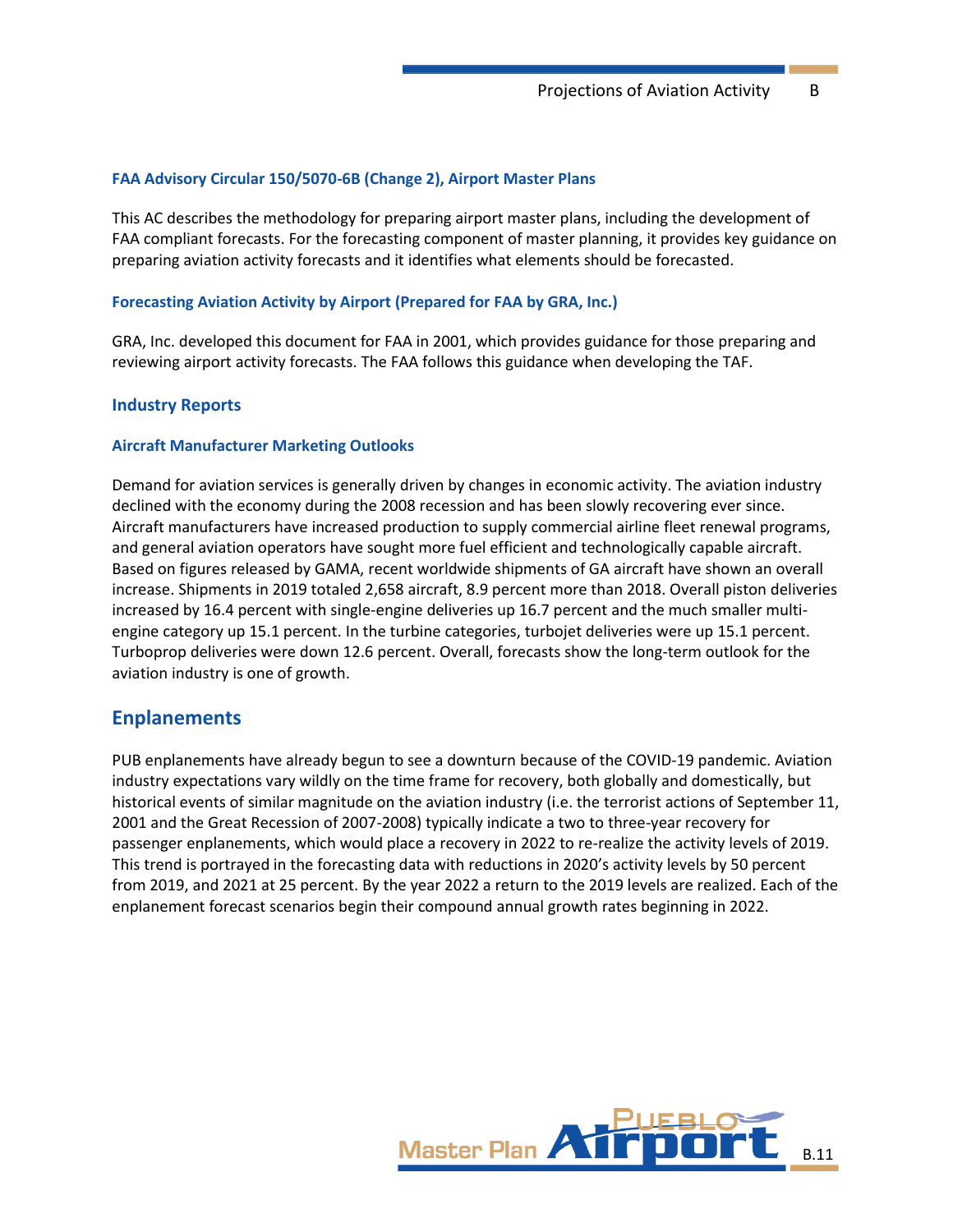The enplanement forecast scenarios presented in **[TABLE B5](#page-12-0)** And **[FIGURE B1](#page-13-0)** include:

- **2019 TAF.** This projection generated by the FAA's TAF is presented for comparison purposes.
- **Scenario One.** This scenario projects enplanements to increase at a CAGR of 0.5 percent. This is equal to the 2019-2029 projected annual population growth rate of the Pueblo Metropolitan Statistical Area (MSA) provided by Woods & Poole, Inc.
- **Scenario Two.** This scenario projects enplanements to increase at a CAGR of 1.2 percent which is equal to the projected trendline of PUB's historical enplanements with the 2011 and 2012 years of Allegiant Service not included. Without the approximate nine-month anomaly, a more consistent and realistic trend can be established.
- **Scenario Three.** This scenario represents the total market share of PUB's enplanements as they compare to the state of Colorado enplanements during the planning period. Scenario Three projects enplanements to increase at a CAGR of 1.8 percent.
- Scenario Four. This scenario is a trend line forecast that applies PUB's historical 10-year enplanements rate of growth (5.1 percent). Enplanements with this scenario increase at a CAGR rate of 4.3 percent.

Scenario Two is the selected scenario for passenger enplanements. Its measured growth rate represents a conservative approach for future enplanements while simultaneously coinciding with expectations within the TAF. Scenario Two is also consistent with the passenger demand analysis report prepared separately (**Appendix C**) which defined the enplanement capture area and determined that PUB only captures approximately nine percent of passengers within the catchment area. For reasons specified previously and expanded on in the passenger demand report in **Appendix C**, significant amounts of commercial passengers chose to drive to either DEN or Colorado Springs Airport (COS) rather than initiating their trip at PUB. It is highly likely that this passenger leakage to other airports will continue throughout the planning period.

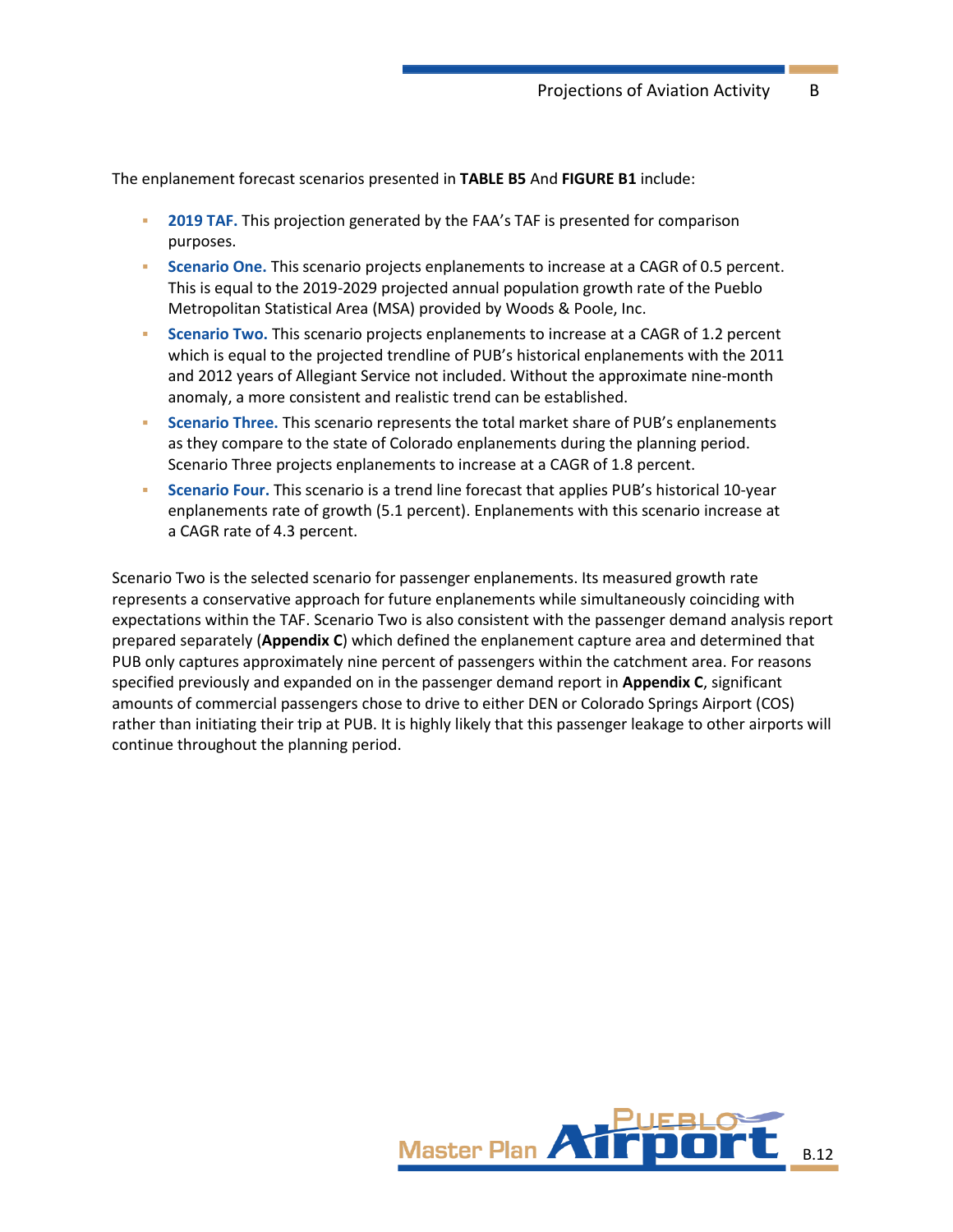| <b>YEAR</b>       | <b>2019 TAF</b> | <b>SCENARIO 13</b> | <b>SCENARIO 24</b> | <b>SCENARIO 35</b> | <b>SCENARIO 4<sup>6</sup></b> |
|-------------------|-----------------|--------------------|--------------------|--------------------|-------------------------------|
| 2019 <sup>1</sup> | 11,571          | 11,571             | 11,571             | 11,571             | 11,571                        |
| 2020              | 11,698          | 5,790              | 5,790              | 5,790              | 5,790                         |
| 2021              | 11,843          | 8,680              | 8,680              | 8,680              | 8,680                         |
| $2022^2$          | 11,988          | 11,571             | 11,571             | 11,571             | 11,571                        |
| 2023              | 12,133          | 11,639             | 11,733             | 12,547             | 12,155                        |
| 2024              | 12,278          | 11,709             | 11,899             | 12,821             | 12,769                        |
| 2025              | 12,440          | 11,780             | 12,067             | 13,051             | 13,415                        |
| 2030              | 13,259          | 12,137             | 12,942             | 14,151             | 17,165                        |
| 2035              | 14,114          | 12,506             | 13,881             | 15,371             | 21,965                        |
| 2040              | 14,989          | 12,885             | 14,888             | 16,868             | 28,106                        |
| <b>CAGR</b>       | 1.2%            | 0.5%               | 1.2%               | 1.8%               | 4.3%                          |

#### <span id="page-12-0"></span>**TABLE B5 Passenger Enplanement Forecast, 2019-2040**

**SOURCES:** FAA TAF; Woods & Poole, Inc.; Pueblo Airport; Mead & Hunt.

**NOTES:** *<sup>1</sup>* Base forecasting year, sourced from the FAA TAF.

Predicted COVID recovery year.

Woods & Poole 2019-2029 predicted MSA growth.

2010-2019 historical trend in enplanements (excluding Allegiant Airlines); Preferred forecast.

2019-2040 Market share of PUB to CO enplanements.

2010-2019 total enplanement growth.

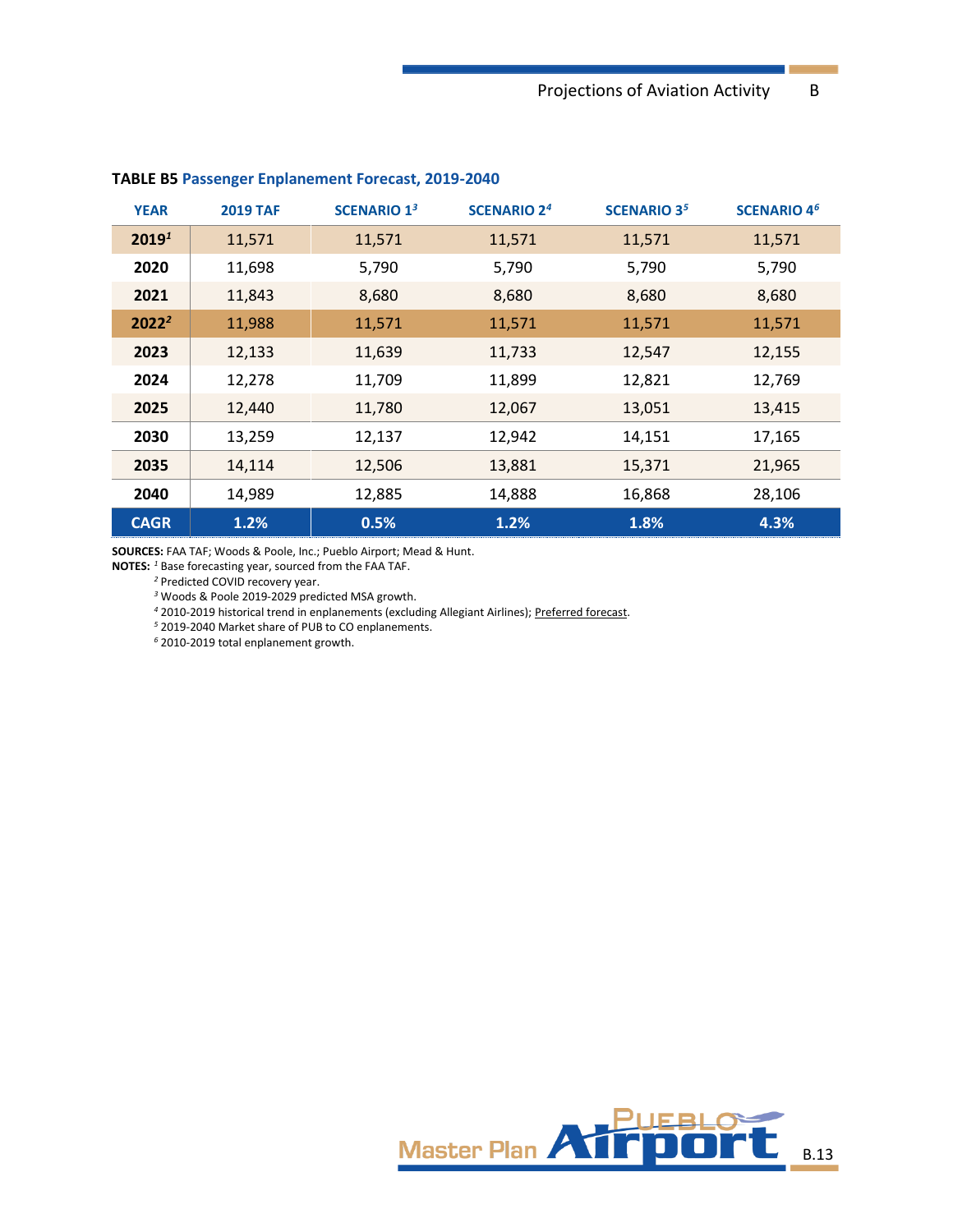

#### <span id="page-13-0"></span>**FIGURE B1 Passenger Enplanement Forecast, 2019-2040**

**SOURCE:** Mead & Hunt. **NOTES:** \* Preferred forecast.

Enplanement forecasts contained in the CASP utilized the growth rate by service type as the preferred forecast specific to PUB. A base CAGR of 1.6 percent was applied to represent the expected enplanement growth for regional airports. The baseline number was taken from the FAA Air Carrier Activity Information System (ACAIS), which is ATCT reported data. The ACAIS was used over the TAF for all airports where ACAIS data was available, as was the case for PUB. PUB's enplanement numbers forecasted by the CASP were:

- **2018 Baseline:** 10,450.
- **2023 Projection:**  11,310.
- **2028 Projection:** 
	- 12,250.
- 2033 Projection: 13,260.
- **2038 Projection:**  14,360.
- **CAGR:** 1.6 percent.

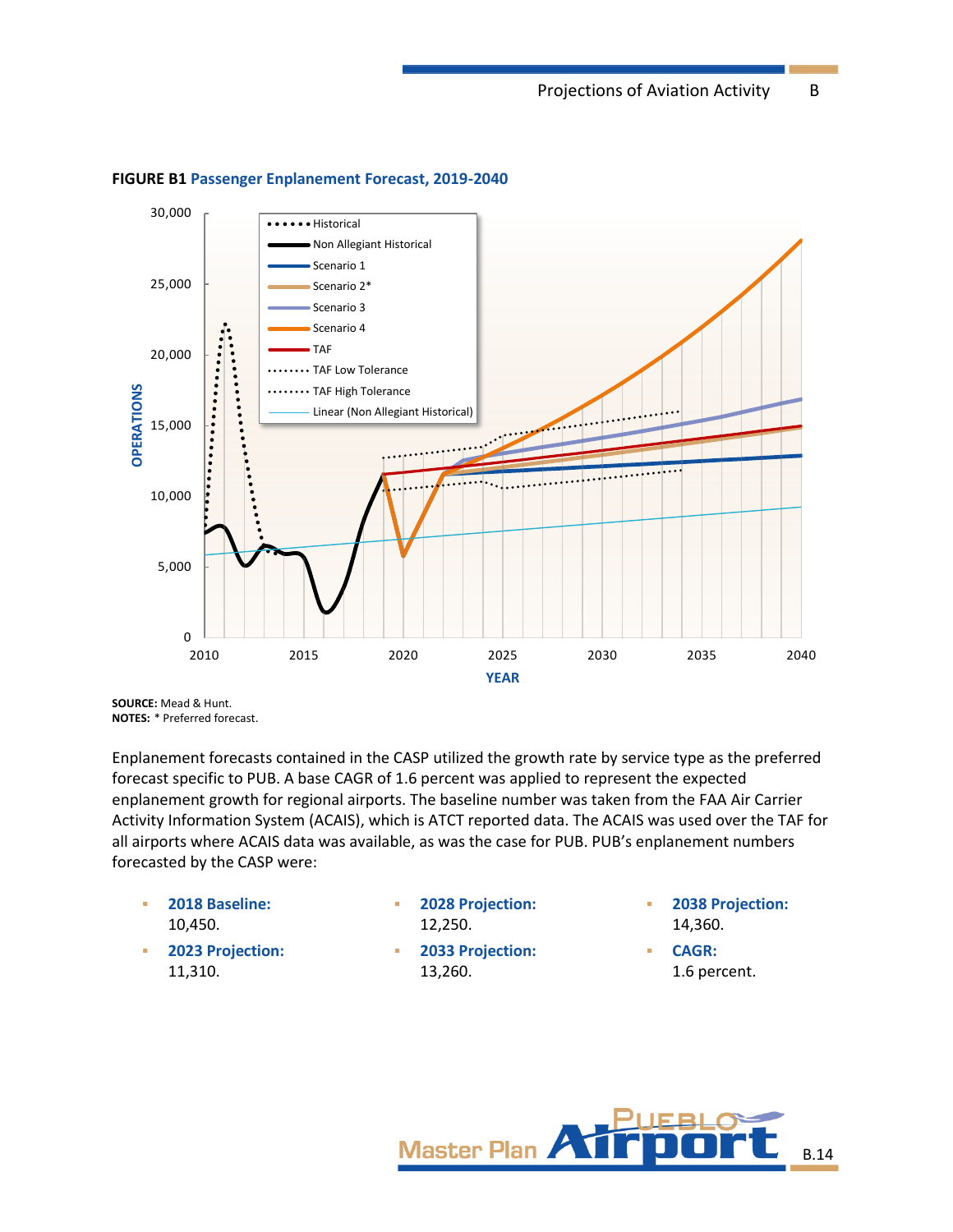# **Aircraft Operations**

Operations at PUB represent a varied mix of aircraft activity, with commercial service, GA, and military operations being the largest contributors. Each category of operations entails its own assumptions and forecasting methodologies.

# **Commercial Service**

As previously stated in **Historical Aviation Activity**, SkyWest is the only commercial service operator at PUB and is likely to remain so throughout the planning period. SkyWest currently operates two flights per day between PUB and DEN. These numbers will change due to the COVID-19 pandemic, as the airline will be allowed to reduce its total number of operations by 50 percent. This directly translates to a reduction of one SkyWest flight per day.

The establishment of projected passenger enplanements is required to properly project commercial service operations, as there is usually a direct relationship between passenger enplanements and commercial service operations. If enplanements increase, operations will generally increase to accommodate the demand. However, the relationship can vary significantly, in that enplanements can increase without increasing operations, or even increase following a decrease in operations. Often, this is a result of airlines using larger aircraft with greater seating capacity, or more efficient scheduling with increased passenger Boarding Load Factor (BLF). The BLF is a ratio of the number of actual annual enplanements compared to the total number of annual departure seats (for example, if an aircraft has fifty seats and 25 passengers board, the BLF is 50 percent).

As presented in **[TABLE B6](#page-15-0)**, it is believed that commercial service operations will remain at their 2019 levels even after the expected recovery from the COVID-19 pandemic. This is due to the average BLF at PUB having a maximum of 23.6 percent in 2019. This indicates that less than a quarter of all available departure seats were occupied by passengers in 2019. Using the preferred Scenario Two enplanements forecast, the BLF is projected to reach only 28.3 percent by 2035. Because of age and higher operating expenses, it is expected that the 50-seat regional jets (like the CRJ 200 currently providing service to PUB), will be phased out of airline fleets by the end of the planning period. At PUB, it is anticipated they will be replaced by 76-seat Embraer Regional Jet (ERJ) E-175 aircraft as the currently air carrier is adding this aircraft to its fleet mix and retiring its smaller regional jets. This decreases the BLF to 20.5 percent by 2040, which indicates that future enplanements will be easily accommodated by the current number of commercial service operations.

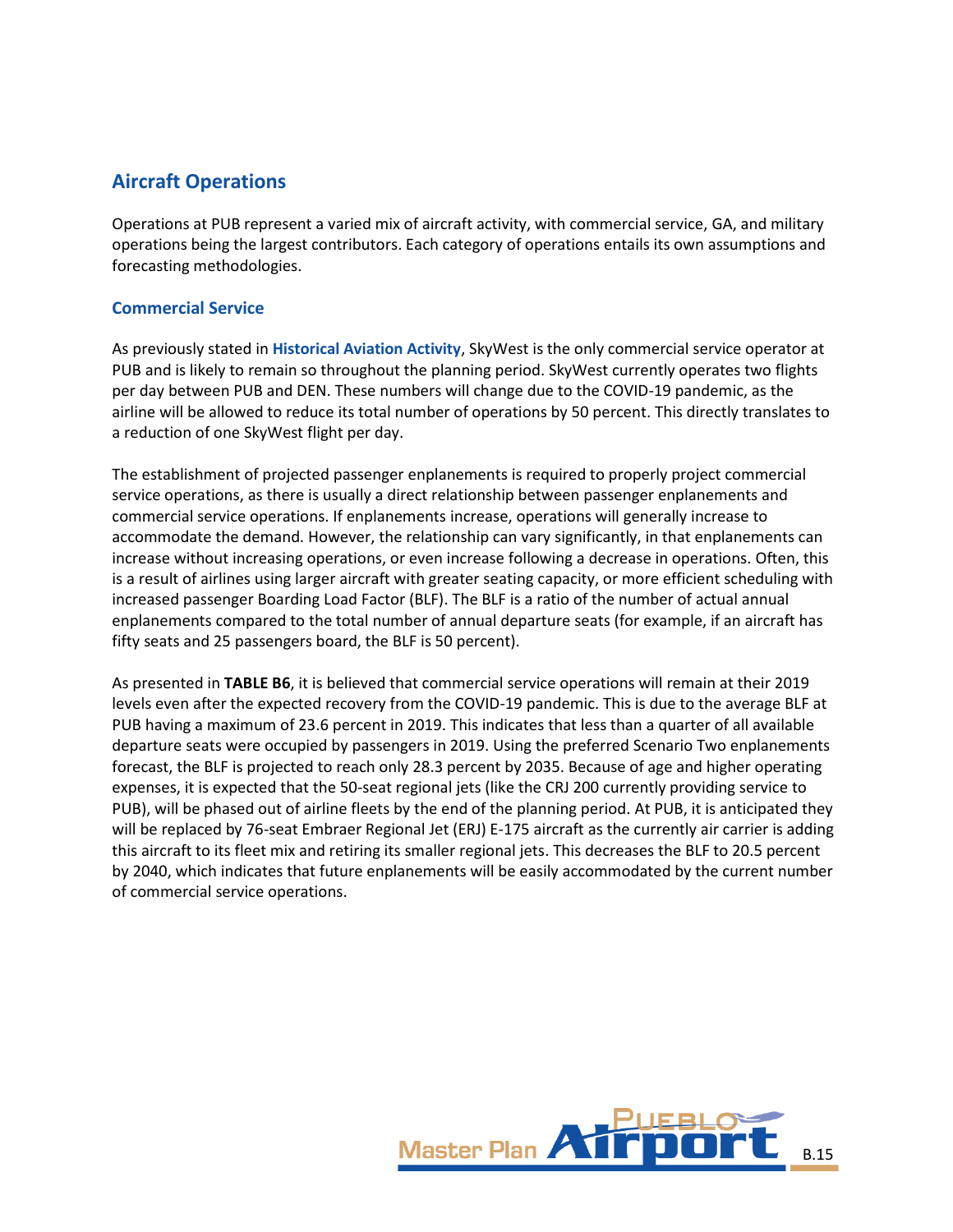| <b>YEAR</b>       | <b>ENPLANEMENTS</b> | <b>DEPARTURE</b><br><b>SEATS</b> | <b>BLF</b> | <b>AIR CARRIER</b><br><b>OPERATIONS</b> | <b>AIR TAXI</b><br><b>OPERATIONS</b> | <b>TOTAL</b><br><b>OPERATIONS</b> |
|-------------------|---------------------|----------------------------------|------------|-----------------------------------------|--------------------------------------|-----------------------------------|
| 2019 <sup>1</sup> | 11,571              | 49,107                           | 23.6%      | 1,866                                   | 2,291                                | 4,157                             |
| 2025              | 12,067              | 49.107                           | 24.6%      | 1,866                                   | 2,291                                | 4,157                             |
| 2030              | 12,942              | 49.107                           | 26.4%      | 1,866                                   | 2,291                                | 4,157                             |
| 2035              | 13,881              | 49,107                           | 28.3%      | 1,866                                   | 2,291                                | 4,157                             |
| 2040              | 14,888              | 72,605                           | 20.5%      | 1,866                                   | 2,291                                | 4,157                             |
| <b>CAGR</b>       | 1.2%                | 1.9%                             | $-0.7%$    | -                                       | -                                    | $\overline{\phantom{a}}$          |

#### <span id="page-15-0"></span>**TABLE B6 Commercial Service Operations Forecast, 2019-2040**

**SOURCE:** Pueblo Airport; Mead & Hunt.

**NOTES:** *<sup>1</sup>* Base forecasting year, sourced from the FAA TAF and US DOT T-100 data.

The methodology used by the CASP supports the projections in **[TABLE B6](#page-15-0)**. It predicted that commercial airports with "very small regional carriers utilizing aircraft with lower seating capacities" would not see any significant change in their operations over the 20-year planning period; this included PUB. While statewide commercial enplanements were projected to grow by a 2.0 percent CAGR by 2038, smaller commercial service airports such as PUB would see very little change in commercial activity.

#### **General Aviation Operations**

GA activity at PUB have seen a sporadic change in recent years. Also as discussed in **Historical Aviation Activity**, GA operations prior to 2016 were significantly higher when CAE-Doss operations were categorized as GA activity. This created a discrepancy in the analysis of historical activity, as the significant drop recorded from 2010 to 2019 does not provide an accurate understanding of the actual activity. Providing the best possible comparison for predicting future GA operations requires an examination of only the most recent three years of historical data (2017-2019).

The impact of the COVID-19 pandemic on GA operations is expected to be less severe than its impact on enplanements. The forecasting model still predicts 2020 will see a 50 percent reduction from 2019 levels, but it is expected that the pre-pandemic numbers will return by 2021. This impact is assumed based upon the willingness of GA owners to use their private or low-passenger aircraft with minimal fear of infection compared to larger commercial service aircraft with greater numbers of passengers.

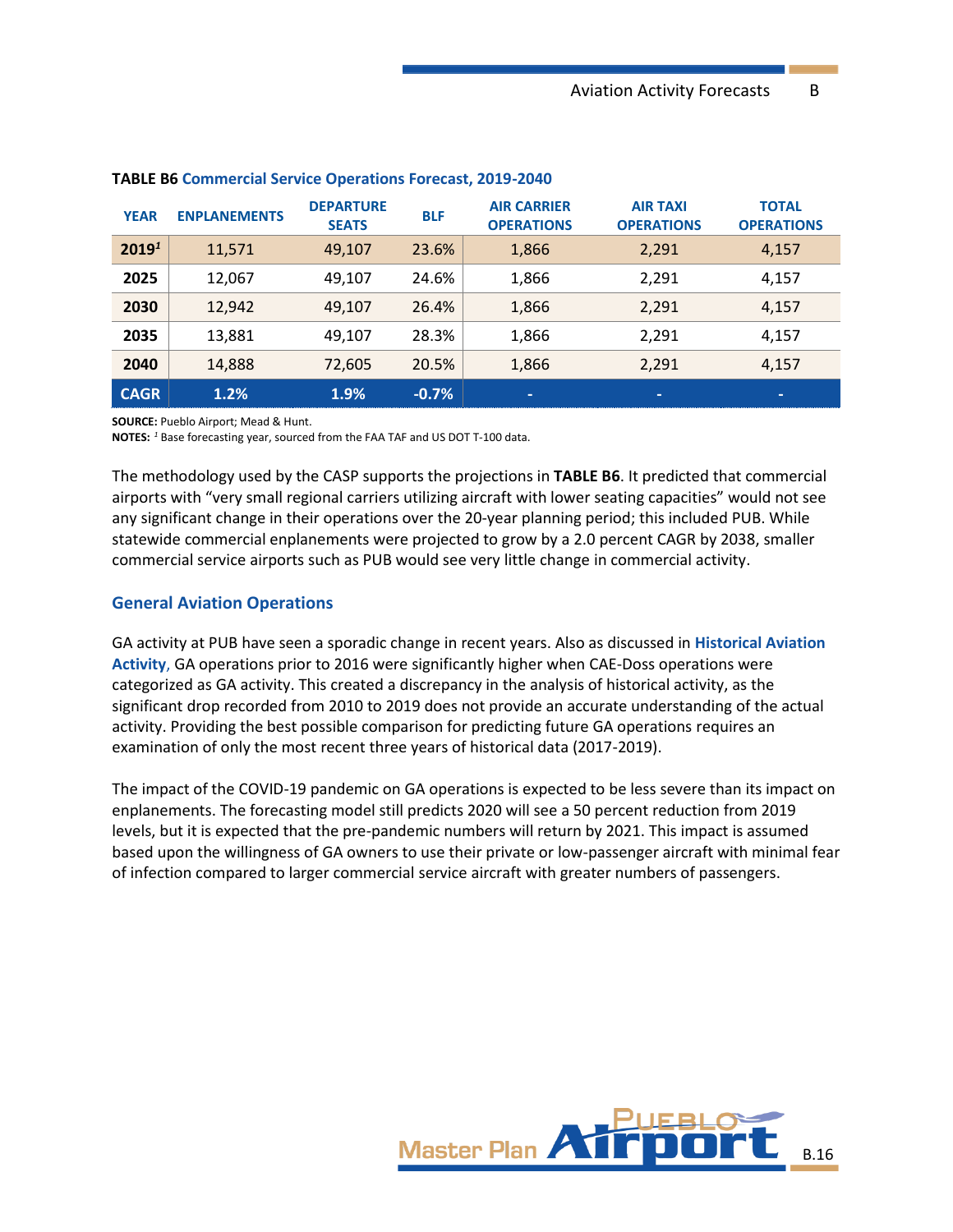#### **Itinerant GA Operations**

The forecasts of itinerant GA Operations shown in **[TABLE B7](#page-17-0)** and **[FIGURE B2](#page-18-0)** include the following scenarios:

- **2019 TAF.** This projection is presented for comparison purposes.
- **EXECTE 20 In Scenario One.** This scenario applies the CAGR of 0.6 percent utilized by Woods & Poole, Inc. to project the Pueblo MSA population through 2040. Applying the rate to the adjusted itinerant GA operations starting in 2021 results in a CAGR of 0.6 percent through the forecast time period.
- **Scenario Two.** This scenario uses the three-year historical growth trend in PUB's itinerant GA operations from 2017-2019, which is 1.3 percent. The trend CAGR is then applied the adjusted 2021 itinerant GA operations throughout the forecast time period resulting in a CAGR of 1.2 percent.
- **EXECTE SCENATION THREE.** This scenario projects itinerant GA operations to increase at the same CAGR experienced at PUB during the last three years (i.e., 1.6 percent), but applies it to the adjusted 2021 operations and projects it throughout the forecast time period. The result is an overall CAGR of 1.4 percent.

Scenario Two is the preferred forecast for itinerant GA operations due to its moderate growth rate and consistency with the TAF.

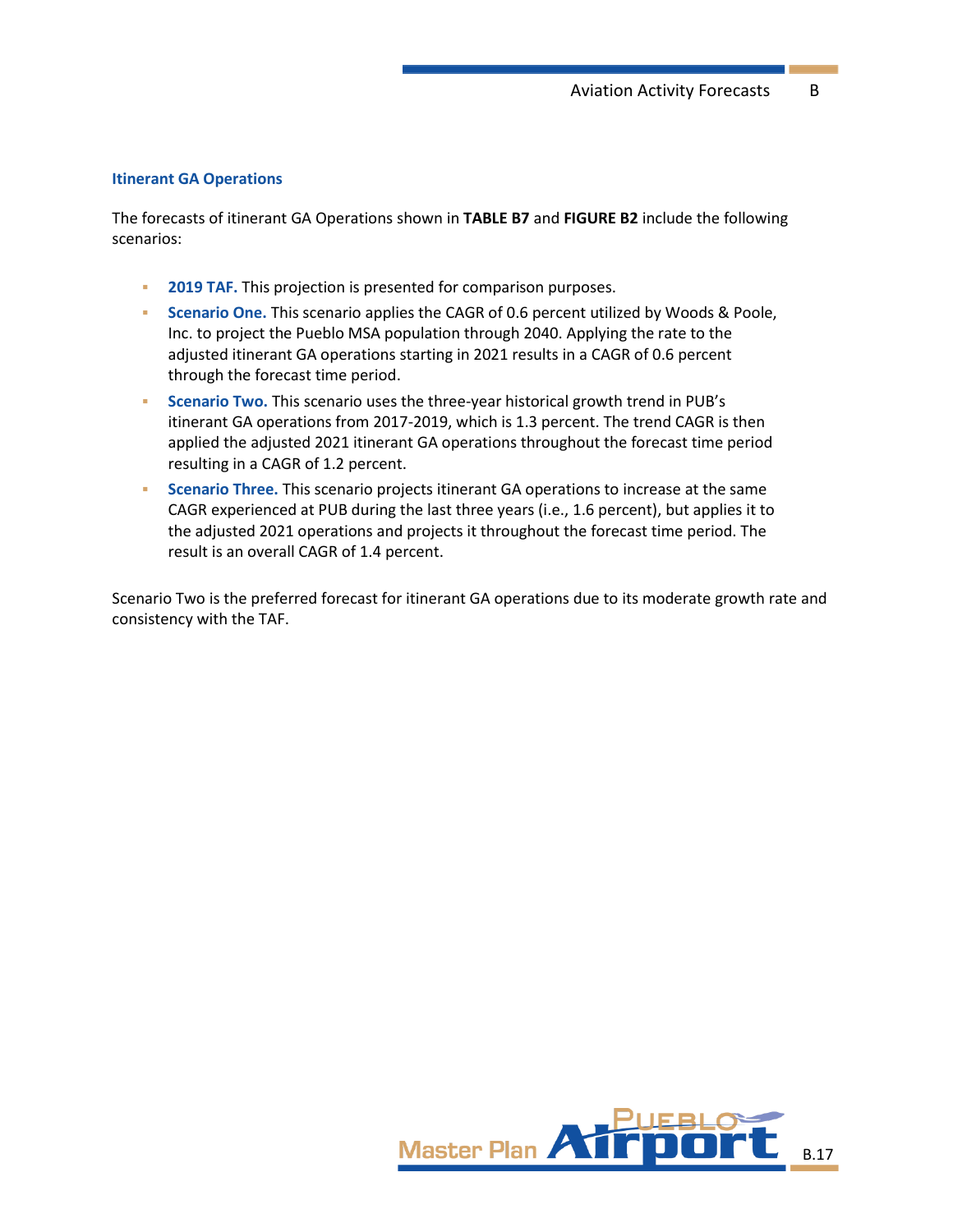| <b>YEAR</b>       | <b>2019 TAF</b> | <b>SCENARIO 13</b> | <b>SCENARIO 24</b> | <b>SCENARIO 35</b> |
|-------------------|-----------------|--------------------|--------------------|--------------------|
| 2019 <sup>1</sup> | 15,547          | 15,547             | 15,547             | 15,547             |
| 2020              | 15,629          | 7,770              | 7,770              | 7,770              |
| $2021^2$          | 15,784          | 15,547             | 15,547             | 15,547             |
| 2022              | 15,941          | 15,650             | 15,751             | 15,795             |
| 2023              | 16,099          | 15,753             | 15,958             | 16,047             |
| 2024              | 16,259          | 15,857             | 16,168             | 16,302             |
| 2025              | 16,421          | 15,962             | 16,380             | 16,562             |
| 2030              | 17,256          | 16,496             | 17,484             | 17,925             |
| 2035              | 18,135          | 17,048             | 18,662             | 19,400             |
| 2040              | 19,055          | 17,619             | 19,920             | 20,996             |
| <b>CAGR</b>       | 1.0%            | 0.6%               | 1.2%               | 1.4%               |

#### <span id="page-17-0"></span>**TABLE B7 Itinerant GA Operations Forecast, 2019-2040**

**SOURCES:** FAA TAF; Woods & Poole, Inc.; Pueblo Airport; Mead & Hunt.

**NOTES:** *<sup>1</sup>* Base forecasting year, sourced from the FAA TAF.

Predicted COVID recovery year.

Woods & Poole 2019-2029 predicted MSA growth.

2017-2019 historical trend in Itn GA growth; Preferred forecast.

2017-2019 historical Itn GA growth.

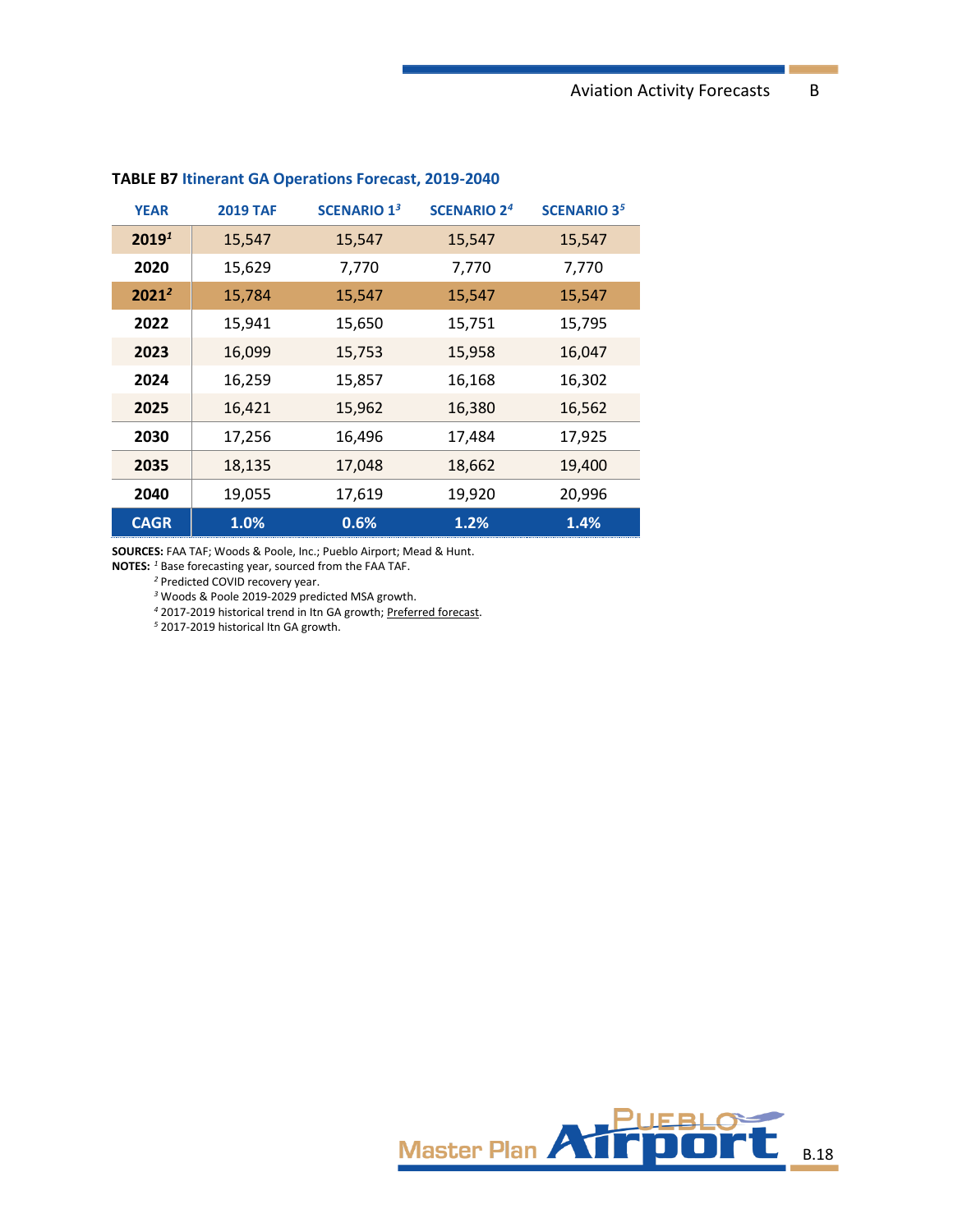

<span id="page-18-0"></span>**FIGURE B2 Itinerant GA Operations Forecast, 2019-2040**

**SOURCES:** FAA TAF; Woods & Poole, Inc.; Pueblo Airport; Mead & Hunt. **NOTES:** \* Preferred forecast.

A comparison between the itinerant GA operations cannot be established between the CASP and the forecasts listed in **[TABLE B7](#page-17-0)** and **[FIGURE B2](#page-18-0)**. The forecasts presented in the CASP do not separate GA operations into categories, but instead projects only the total GA operations for each airport. Therefore, no direct comparison between the CASP and the forecast Itinerant GA operations can be made.

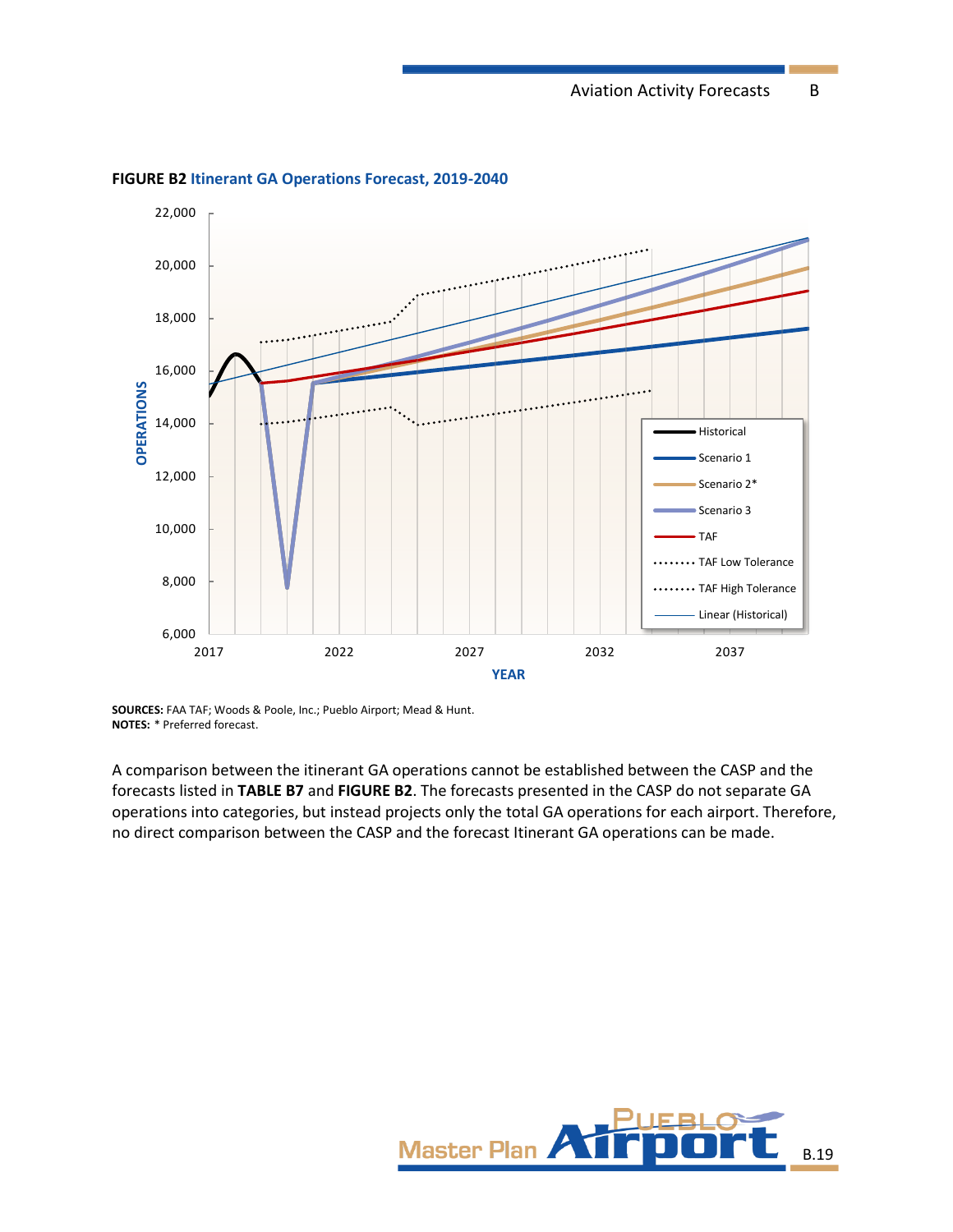#### **Local GA Operations**

Local GA operations are forecasted in **[TABLE B8](#page-20-0)** and **[FIGURE B3](#page-21-0)** and represent the scenarios below:

- **2019 TAF.** The TAF projections are presented for comparison purposes.
- **EXECTE Scenario One.** This scenario once again uses the Woods & Poole, Inc. supplied Pueblo MSA population growth rate through 2040. The resulting CAGR for this forecast is 0.6 percent.
- **Scenario Two.** This scenario again uses market share of PUB GA operations verses the share of the State's; this equals 0.7 percent CAGR.
- **Scenario Three.** This scenario projects local GA operations to increase at a CAGR of 1.1 percent, which is based on the 2017-2019 growth rate of regional GA operations according to the TAF. The 'region' was defined as the states of AZ, CO, KS, NE, NM, OK, TX, UT, and WY; this scenario utilized the combined data of these states.
- **Scenario Four.** This scenario utilizes the negative growth rate forecasted in the *FAA Aerospace Forecasts Fiscal Years 2020-2040* for the expected nationwide single engine, piston-powered fleet. The three-year historical analysis of the nationwide single engine, piston-powered fleet corresponded well the local GA operations occurring at PUB. The scenario results in a CAGR of -0.9 percent.

Scenario One appears to be the most appropriate scenario for local GA operations. It represents a steady growth rate and coincides with the median projections of the TAF.

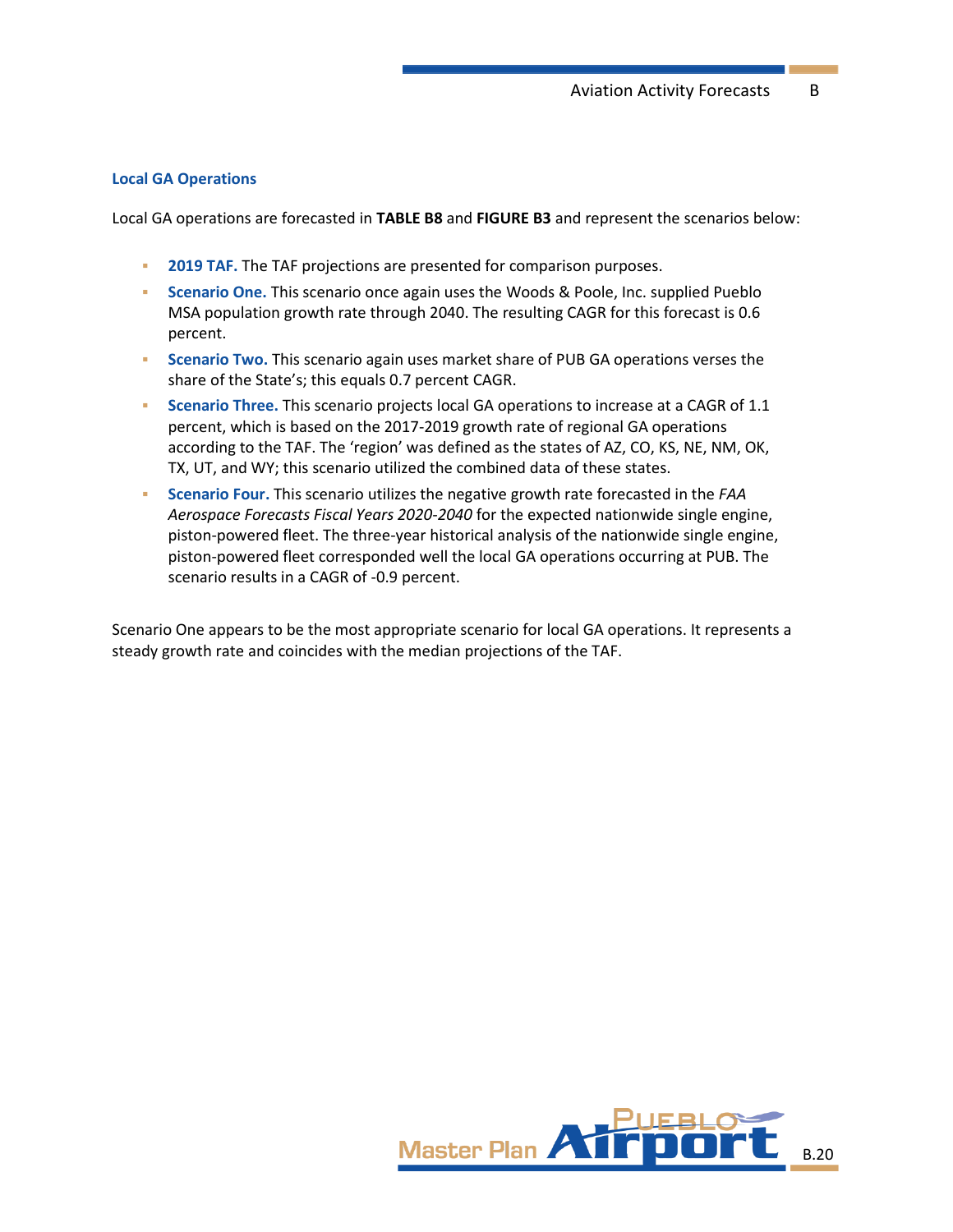| <b>YEAR</b>       | <b>2019 TAF</b> | <b>SCENARIO 13</b> | <b>SCENARIO 2<sup>4</sup></b> | <b>SCENARIO 35</b> | <b>SCENARIO 4<sup>6</sup></b> |
|-------------------|-----------------|--------------------|-------------------------------|--------------------|-------------------------------|
| 2019 <sup>1</sup> | 5,748           | 5,748              | 5,748                         | 5,748              | 5,748                         |
| 2020              | 6,009           | 2,870              | 2,870                         | 2,870              | 2,870                         |
| $2021^2$          | 6,039           | 5,748              | 5,748                         | 5,748              | 5,748                         |
| 2022              | 6,069           | 5,786              | 5,792                         | 5,817              | 5,689                         |
| 2023              | 6,099           | 5,824              | 5,836                         | 5,886              | 5,631                         |
| 2024              | 6,129           | 5,863              | 5,881                         | 5,957              | 5,573                         |
| 2025              | 6,160           | 5,901              | 5,926                         | 6,028              | 5,516                         |
| 2030              | 6,315           | 6,099              | 6,157                         | 6,397              | 5,239                         |
| 2035              | 6,473           | 6,303              | 6,397                         | 6,788              | 4,975                         |
| 2040              | 6,633           | 6,514              | 6,646                         | 7,203              | 4,725                         |
| <b>CAGR</b>       | 0.7%            | 0.6%               | 0.7%                          | 1.1%               | $-0.9%$                       |

#### <span id="page-20-0"></span>**TABLE B8 Local GA Operations Forecast, 2019-2040**

**SOURCES:** FAA TAF; Woods & Poole, Inc.; Pueblo Airport; Mead & Hunt.

**NOTES:** *<sup>1</sup>* Base forecasting year, sourced from the FAA TAF.

Predicted COVID recovery year.

Woods & Poole 2019-2029 predicted MSA growth; Preferred forecast.

2019-2040 Market share of PUB to CO operations.

2017-2019 Market regional growth rate.

*FAA Aerospace Forecasts Fiscal Years 2020-2040* growth rate.

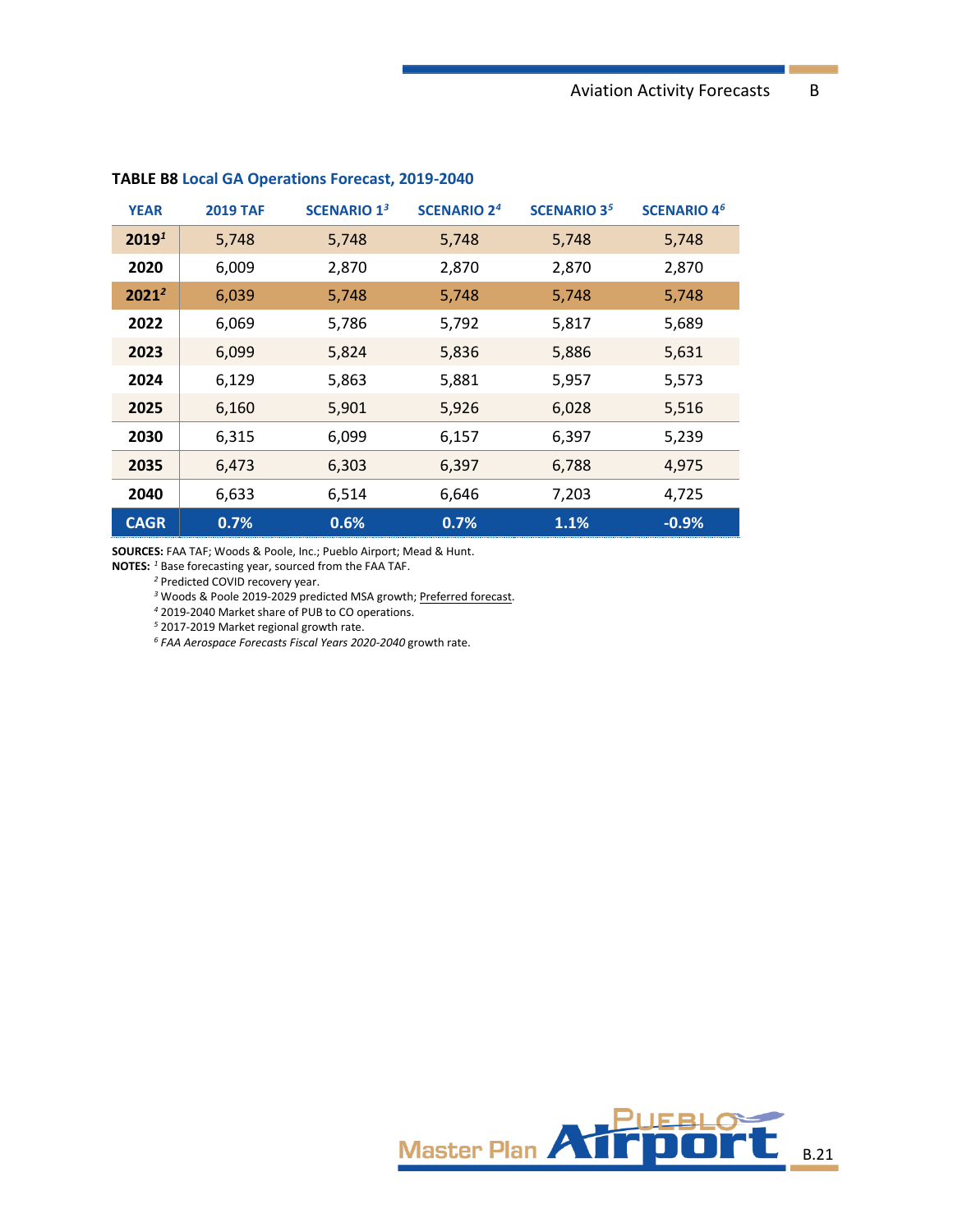

<span id="page-21-0"></span>**FIGURE B3 Local GA Operations Forecast, 2019-2040**

**SOURCE:** Mead & Hunt. **NOTES:** \* Preferred forecast.

As previously stated in **Itinerant GA Operations**, the CASP projects only total GA operations and therefore cannot be compared to the forecasts shown in **[TABLE B8](#page-20-0)** and **[FIGURE B3](#page-21-0)**.

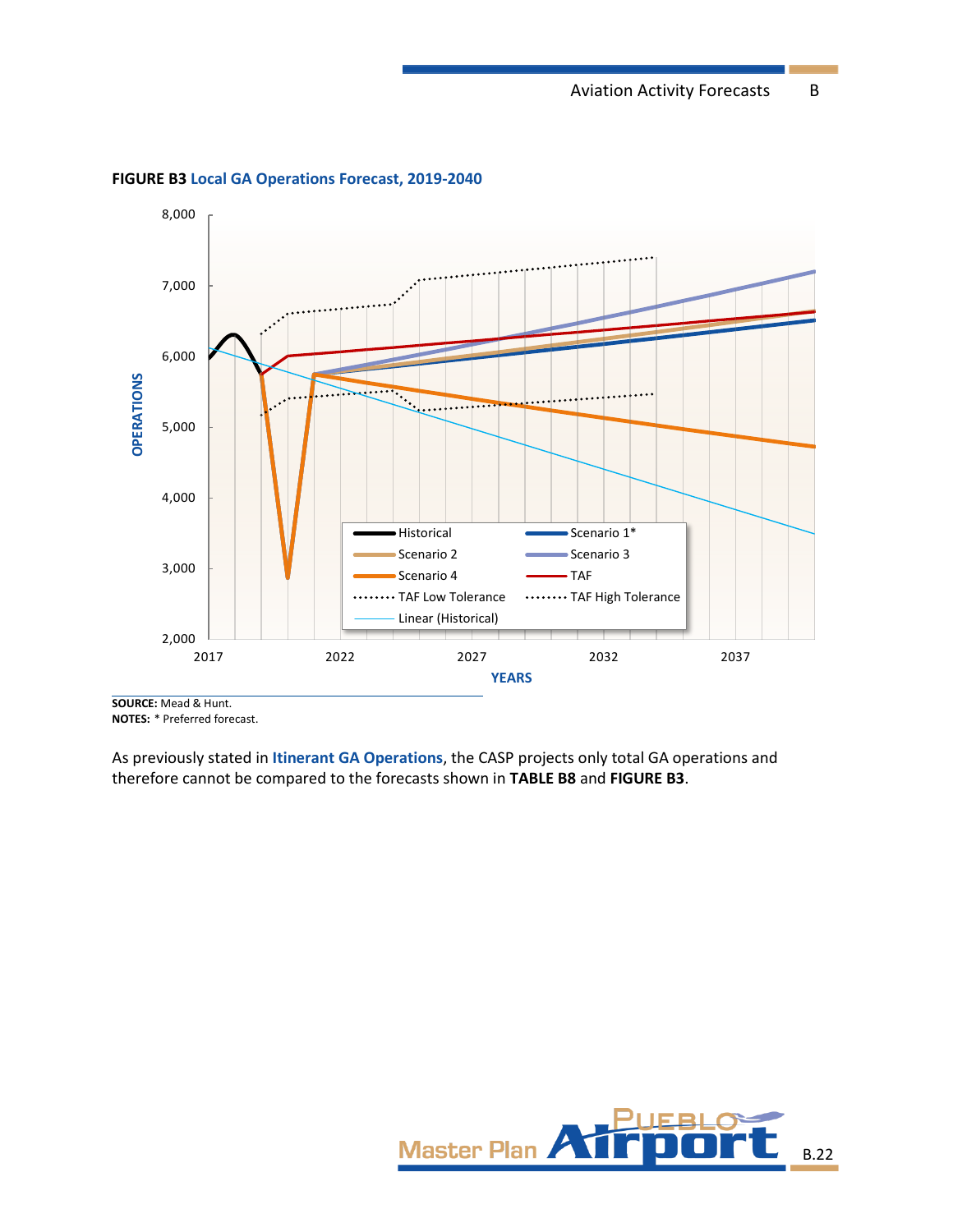#### **Military Operations**

Military operations at PUB have historically represented a large section of its operations. No factors have been identified that would alter the number of non-CAE-Doss military (standard military) operations in the future. Standard military operations at PUB vary widely and range from small F-16 Fighting Falcon type jets to very large Lockheed C-5 Galaxy transport type aircraft.

CAE-Doss represents a separate share of military operations, and as a result have been provided their own projections for anticipated aircraft operations. These projections utilized an unconstrained demand as projected by CAE-Doss (**Appendix B**) that would represent CAE-Doss's total level of operations if they were able to operate at the peak efficiency outlined in their contract with the Department of Defense (DOD). Therefore, the numbers do not account for recent aviation trends such as the COVID-19 pandemic. A summary of the military operations forecasts is shown in **[TABLE B9](#page-22-0)**.

| <b>YEAR</b>       | <b>2019 TAF</b><br>(ITN MIL) | <b>2019 TAF</b><br>(LOCAL MIL) | <b>CAE-DOSS</b><br>(ITN) <sup>4</sup> | <b>CAE-DOSS</b><br>(LOC) <sup>4</sup> | <b>STANDARD</b><br>MILITARY <sup>5</sup> | <b>TOTAL<sup>6</sup></b> |
|-------------------|------------------------------|--------------------------------|---------------------------------------|---------------------------------------|------------------------------------------|--------------------------|
| 2019 <sup>1</sup> | 75,702                       | 116,270                        | 75,069                                | 116,270                               | 633                                      | 191,972                  |
| 2020              | 75,702                       | 116,270                        | 132,981                               | 204,245                               | 633                                      | 337,859                  |
| $2021^2$          | 75,702                       | 116,270                        | 142,480                               | 218,834                               | 633                                      | 361,947                  |
| 2025              | 75,702                       | 116,270                        | 155,145                               | 238,285                               | 633                                      | 394,063                  |
| $2027^3$          | 75,702                       | 116,270                        | 161,477                               | 248,012                               | 633                                      | 410,122                  |
| 2030              | 75,702                       | 116,270                        | 161,477                               | 248,012                               | 633                                      | 410,122                  |
| 2035              | 75,702                       | 116,270                        | 161,477                               | 248,012                               | 633                                      | 410,122                  |
| 2040              | 75,702                       | 116,270                        | 161,477                               | 248,012                               | 633                                      | 410,122                  |
| <b>CAGR</b>       | ٠                            |                                | 3.7%                                  | 3.7%                                  | ٠                                        | 3.7%                     |

#### <span id="page-22-0"></span>**TABLE B9 Military Operations Forecast, 2019-2040**

**SOURCE:** FAA TAF, TFMSC; CAE-Doss; Pueblo Airport; Mead & Hunt.

**NOTES:** *<sup>1</sup>* Base forecasting year, sourced from the FAA TAF.

*<sup>2</sup>* Predicted COVID recovery year.

*<sup>3</sup>* CAE-Doss peak year of unconstrained growth.

*<sup>4</sup>* Data sourced from CAE-Doss projections.

*<sup>5</sup>* Data sourced from TFMSC.

*<sup>6</sup>* Total of CAE-Doss ITN, LOC, and Standard Military.

The CASP projections for military aircraft operations at PUB also predicted flatline growth. However, like GA operations, the CASP does not separate military operations between itinerant and local categories and cannot be used for comparison.

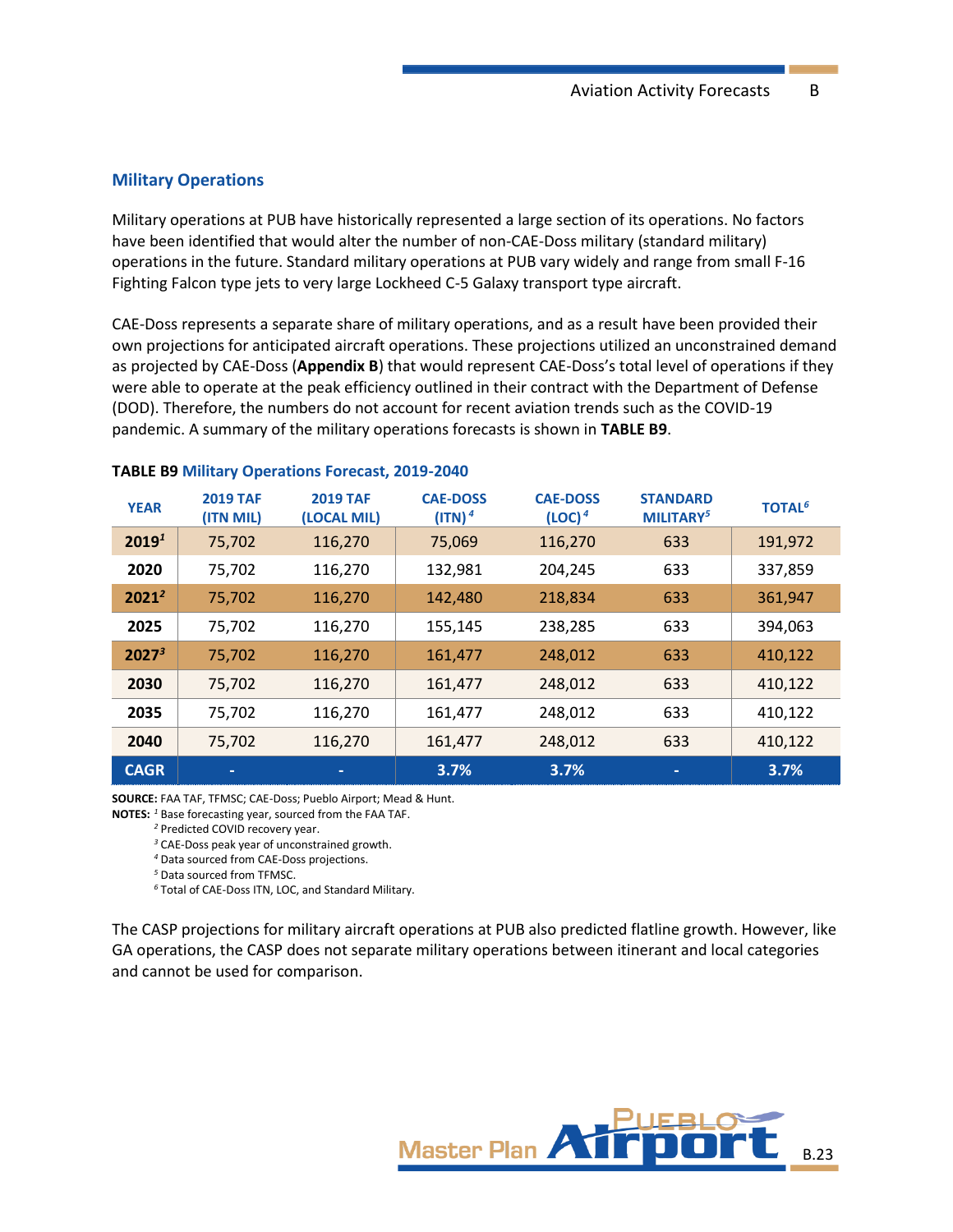#### **Operations Forecast by Aircraft Type**

A further assessment of the forecasts involves the individual and collective use of the Airport by various types of aircraft. Knowing the types of aircraft expected to use the Airport assists in determining the amount and type of facilities needed to meet the aviation demand.

**[TABLE](#page-24-0) B10** depicts the approximate level of use by aircraft types that are projected to use PUB. This table reflects a growing percentage of turbine-powered multi-engine aircraft anticipated to operate at the Airport, and a decreasing percentage of both single and multi-engine piston-powered aircraft. This is a national trend in general aviation where smaller piston driven aircraft are being flown less due to several factors including the cost of owning and flying personal aircraft, and the use of turbine-powered aircraft for business purposes increasing as a percentage of total operations. As mentioned previously, there is no expected growth in standard military operations from the base year (2019). The projections for the CAE-Doss operations are expected to be a continuation of the existing piston-powered single engine Diamond DA22 aircraft.

Currently, the FAA ATCT at the Airport estimates that approximately 80 percent of all GA operations are conducted by single engine aircraft, while 7 percent are multi-engine, 11 percent are business jet operations and 2 percent are helicopter. At the end of the forecast period (2040), approximately 74 percent of all general aviation operations are forecast to be single engine, 9 percent multi-engine 5.14 percent business jet, and 4 percent helicopter.

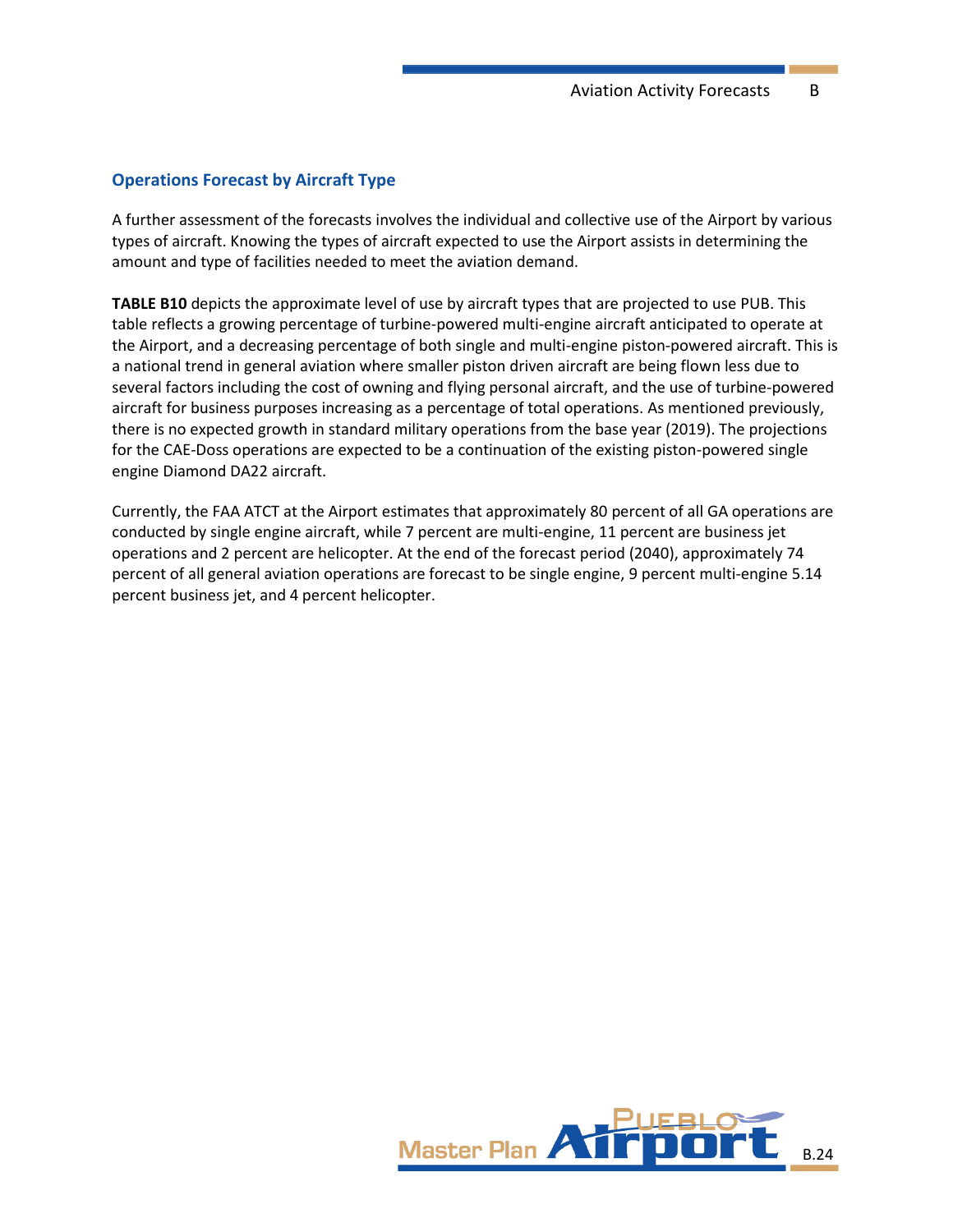| <b>AIRCRAFT TYPE</b>      | 2019                 | $2025^2$ | 2030 <sup>2</sup> | $2035^2$ | $2040^2$ |
|---------------------------|----------------------|----------|-------------------|----------|----------|
| <b>Commercial Service</b> | 4,157 <sup>1</sup>   | 4,157    | 4,157             | 4,157    | 4,157    |
| Air Taxi                  | $2,291^2$            | 2,291    | 2,291             | 2,291    | 2,291    |
| Air Carrier               | $1,866^2$            | 1,866    | 1,866             | 1,866    | 1,866    |
| Regional Jet              | $1,830^2$            | 1,830    | 1,830             | 1,830    | 1,830    |
| Narrow body Jet           | 36 <sup>2</sup>      | 36       | 36                | 36       | 36       |
| <b>General Aviation</b>   | 21,295 <sup>1</sup>  | 22,281   | 23,583            | 24,965   | 26,434   |
| Single Engine             | $16,945^3$           | 17,580   | 18,277            | 18,849   | 19,561   |
| <b>Multi Engine</b>       | $1,500^3$            | 1,604    | 1,839             | 2,122    | 2,247    |
| Jet                       | $2,350^3$            | 2,562    | 2,830             | 3,246    | 3,701    |
| Helicopter                | $500^3$              | 535      | 637               | 749      | 925      |
| Military                  | 191,972 <sup>1</sup> | 394,063  | 410,122           | 410,122  | 410,122  |
| Single Engine (CAE-Doss)  | 191,339 <sup>4</sup> | 393,430  | 409,489           | 409,489  | 409,489  |
| <b>Standard Military</b>  | $633^{4}$            | 633      | 633               | 633      | 633      |
| <b>Total</b>              | 217,424              | 420,501  | 437,862           | 439,244  | 440,713  |

#### <span id="page-24-0"></span>**TABLE B10 Summary of Operations Forecast by Aircraft Type, 2019-2040**

**SOURCE:** <sup>1</sup>FAA TAF.

<sup>2</sup> Department of Transportation (DOT) T-100 data.

<sup>3</sup> Mead & Hunt estimate using FAA TFMSC.

<sup>4</sup> FAA TMSC.

<sup>5</sup> Mead & Hunt.

#### **Peak Period Forecast**

An additional element in assessing airport use and determining various capacity and demand considerations is to ascertain peak period activities. Data from the FY 2019 TFMSC was used to reach the following assumptions for PUB:

- **October is the peak month for yearly operations**
- **9.6 percent of annual operations occur in the peak month**
- **A 31-day peak month**
- **Existing peak hour operations are 11 percent of the average day of the peak month.**

The peak period operational activities are illustrated in **[TABLE](#page-25-0) B11***.*

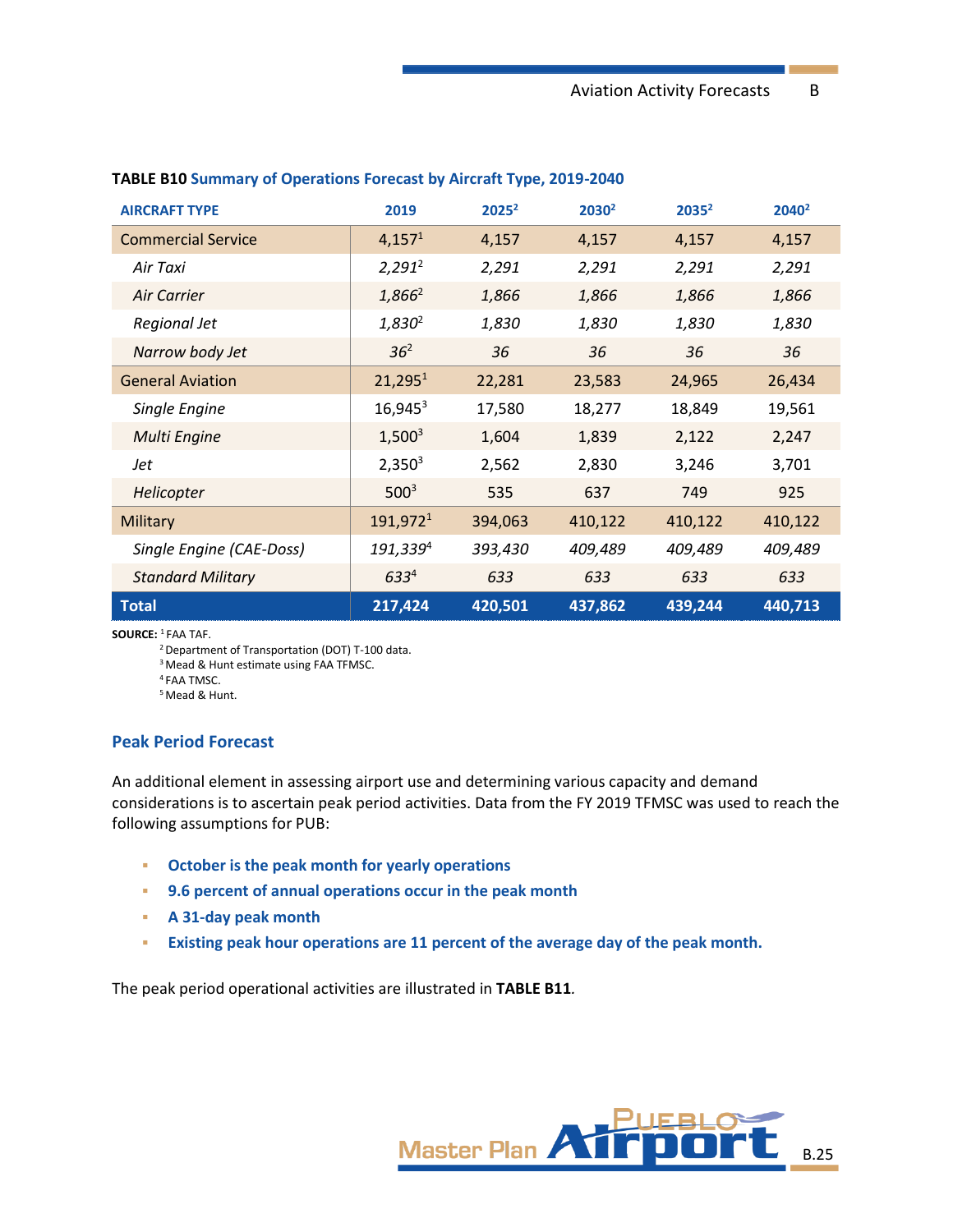| <b>YEAR</b> | <b>ANNUAL</b>        | <b>PEAK MONTH</b> | <b>AVERAGE DAY OF</b><br><b>PEAK MONTH</b> | <b>PEAK HOUR/AVERAGE</b><br><b>DAY RATIO</b> | <b>AVERAGE PEAK</b><br><b>HOUR</b> |
|-------------|----------------------|-------------------|--------------------------------------------|----------------------------------------------|------------------------------------|
| 2019        | 217,4241             | 20,873            | 673                                        | 11%                                          | 74                                 |
| 2025        | 420,501 <sup>2</sup> | 40,368            | 1,302                                      | 11%                                          | 143                                |
| 2030        | 437,862 <sup>2</sup> | 42,035            | 1,356                                      | 11%                                          | 149                                |
| 2035        | 439,244 <sup>2</sup> | 42,167            | 1,360                                      | 11%                                          | 150                                |
| 2040        | 440,713 <sup>2</sup> | 42,308            | 1,365                                      | 11%                                          | 150                                |

#### <span id="page-25-0"></span>**TABLE B11 Peak Period Aircraft Operations, 2019-2040**

**SOURCE:** <sup>1</sup> FAA TAF.

<sup>2</sup> Mead & Hunt forecast.

## **Based Aircraft**

The number and type of aircraft anticipated to be based at an airport are also vital components in developing a plan for future facilities. GA operators are particularly sensitive to both quality and location of the basing facilities. Many factors affect the decision of aircraft owners to base their aircraft at an airport, including:

- **Airport radio communications**
- **Available facilities and services**
- **Proximity to home and work**
- **Airport accessibility**
- **Basing capacity at adjacent airports.**

Generally, there is a relationship between aviation activity and based aircraft, stated in terms of operations per based aircraft (OPBA). Sometimes, a trend can be established from historical information of operations and based aircraft. The national trend has been changing with more aircraft being used for business purposes and less for pleasure flying. This impacts the OPBA in that business aircraft are usually flown more often than recreational or pleasure aircraft.

The COVID-19 pandemic is predicted to have minimal impact on based aircraft. Aircraft currently based at an airport are likely to remain throughout the duration of the pandemic, and it is expected that the number of operations per based aircraft will increase at PUB as more based aircraft are used for business purposes.

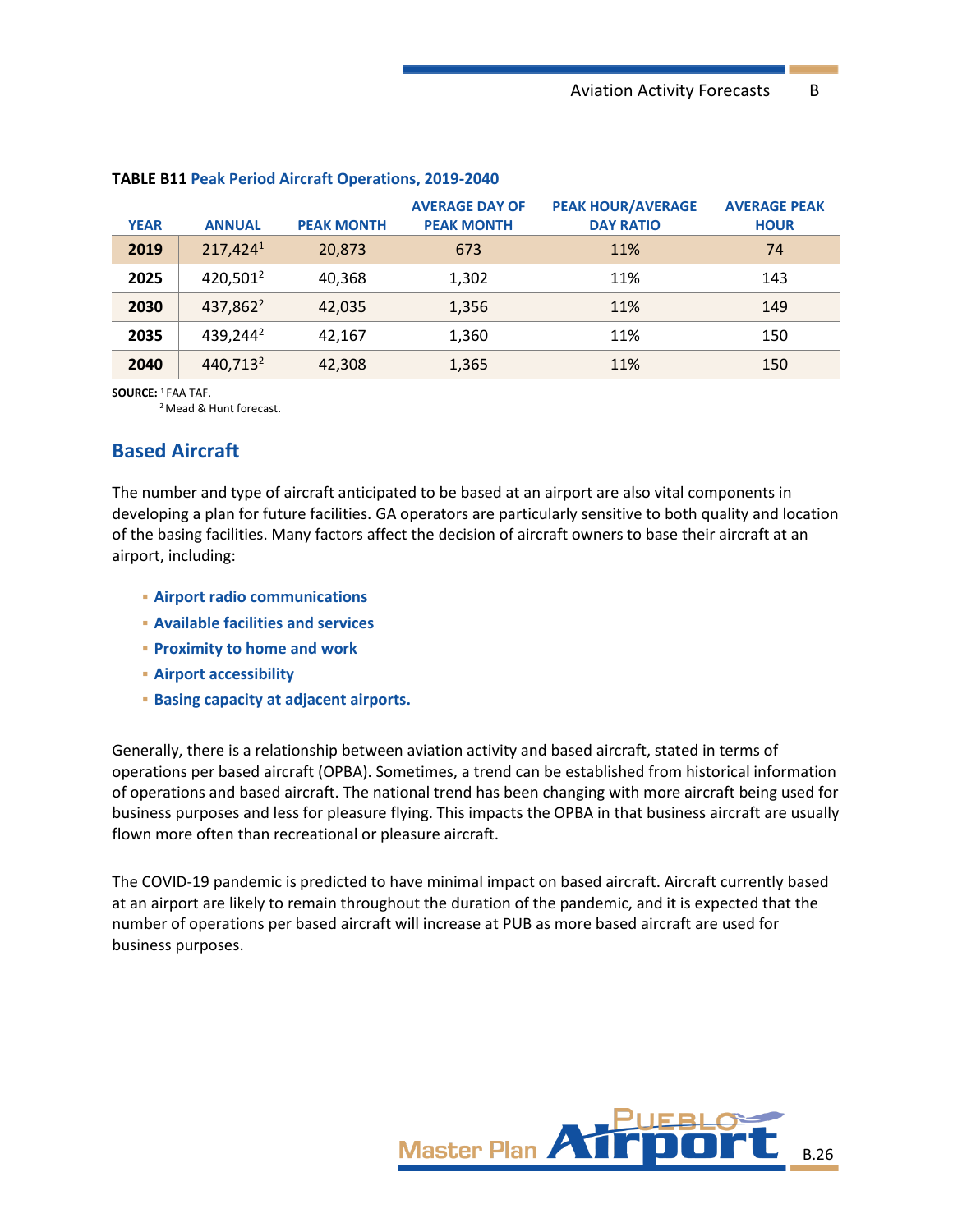**[TABLE B12](#page-27-0)** and **[FIGURE B4](#page-27-1)** list the following based aircraft scenarios:

- **EXECTED TAF.** The FAA's TAF are presented for comparison purposes.
- **EXECT** Scenario One. This scenario applies the CAGR of 0.6 percent used by Woods & Poole, Inc. to project the Pueblo MSA population through 2030.
- **Scenario Two.** This scenario shows the gradual increasing market share ratio of PUB's based aircraft to the entire State of Colorado based aircraft fleet. The base year 2019 market share represents the current number of PUB based aircraft compared to the State, which is a ratio of approximately 1.26 percent. The forecast gradually increases the ratio to approximately 1.48 percent in anticipation of a return to the 10-year historical average market share ratio. This reflects favorable leasing rates and storage options available to aircraft owners at PUB and results in an overall CAGR of 1.6 percent.
- **Scenario Three.** This scenario forecasts based aircraft by applying the existing 2019 OPBA ratio of 354.9 to the selected total GA operations forecasts at PUB. This results in a CAGR of 1.0 percent.

Scenario Two represents the preferred based aircraft forecast. Due to the discrepancy between the starting numbers of the TAF and the base forecasting year, each of the scenarios will not coincide with the TAF's limits. Despite this, the second scenario represents the closest capture of the TAF's values.

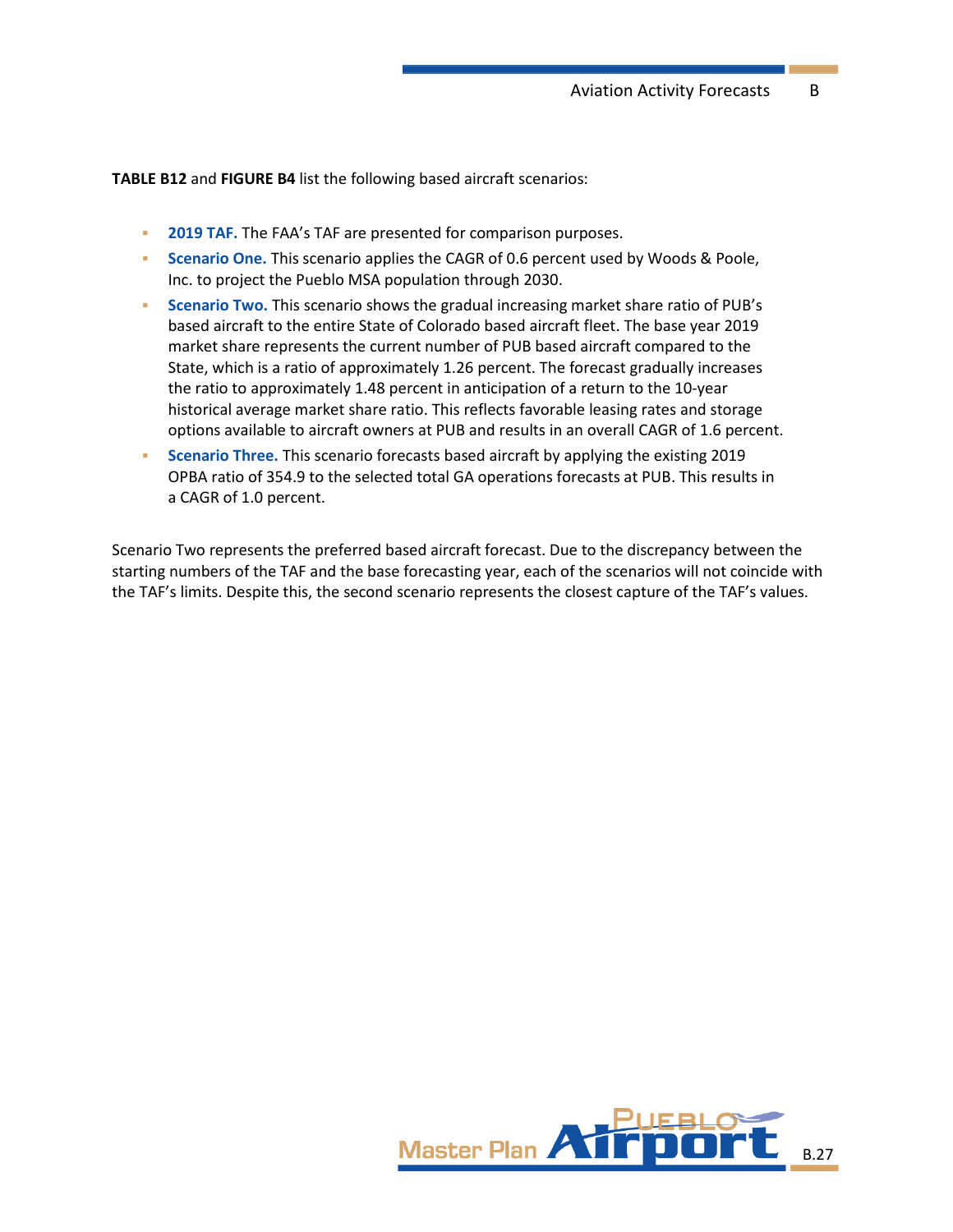| <b>YEAR</b>       | <b>2019 TAF</b> | <b>SCENARIO 1<sup>4</sup></b> | <b>SCENARIO 2<sup>5</sup></b> | <b>SCENARIO 3<sup>6</sup></b> |
|-------------------|-----------------|-------------------------------|-------------------------------|-------------------------------|
| 2019 <sup>1</sup> | $128^2$         | 60 <sup>3</sup>               | 60                            | 60                            |
| 2020              | 131             | 60                            | 61                            | 60                            |
| 2021              | 136             | 61                            | 62                            | 60                            |
| 2022              | 138             | 61                            | 63                            | 61                            |
| 2023              | 143             | 61                            | 64                            | 61                            |
| 2024              | 146             | 62                            | 65                            | 62                            |
| 2025              | 150             | 62                            | 66                            | 63                            |
| 2030              | 170             | 64                            | 72                            | 66                            |
| 2035              | 190             | 66                            | 78                            | 70                            |
| 2040              | 211             | 68                            | 84                            | 74                            |
| <b>CAGR</b>       | 2.4%            | 0.6%                          | 1.6%                          | 1.0%                          |

#### <span id="page-27-0"></span>**TABLE B12 Based Aircraft Forecast, 2019-2040**

**SOURCES:** FAA TAF; Woods & Poole, Inc.; Pueblo Airport; Mead & Hunt.

**NOTES:** *<sup>1</sup>* Base forecasting year.

*<sup>2</sup>* Sourced from the FAA TAF.

*<sup>3</sup>* Sourced from FAA National Based Aircraft Inventory.

*<sup>4</sup>* Woods & Poole 2019-2029 predicted MSA growth.

*<sup>5</sup>* 2019 Market share of PUB to CO based aircraft; Preferred forecast.

*<sup>6</sup>* 2019 OPBA ratio applied to total GA operations.

#### <span id="page-27-1"></span>**FIGURE B4 Based Aircraft Forecast, 2019-2040**



**SOURCE:** Mead & Hunt. **NOTES:** \* Preferred forecast.

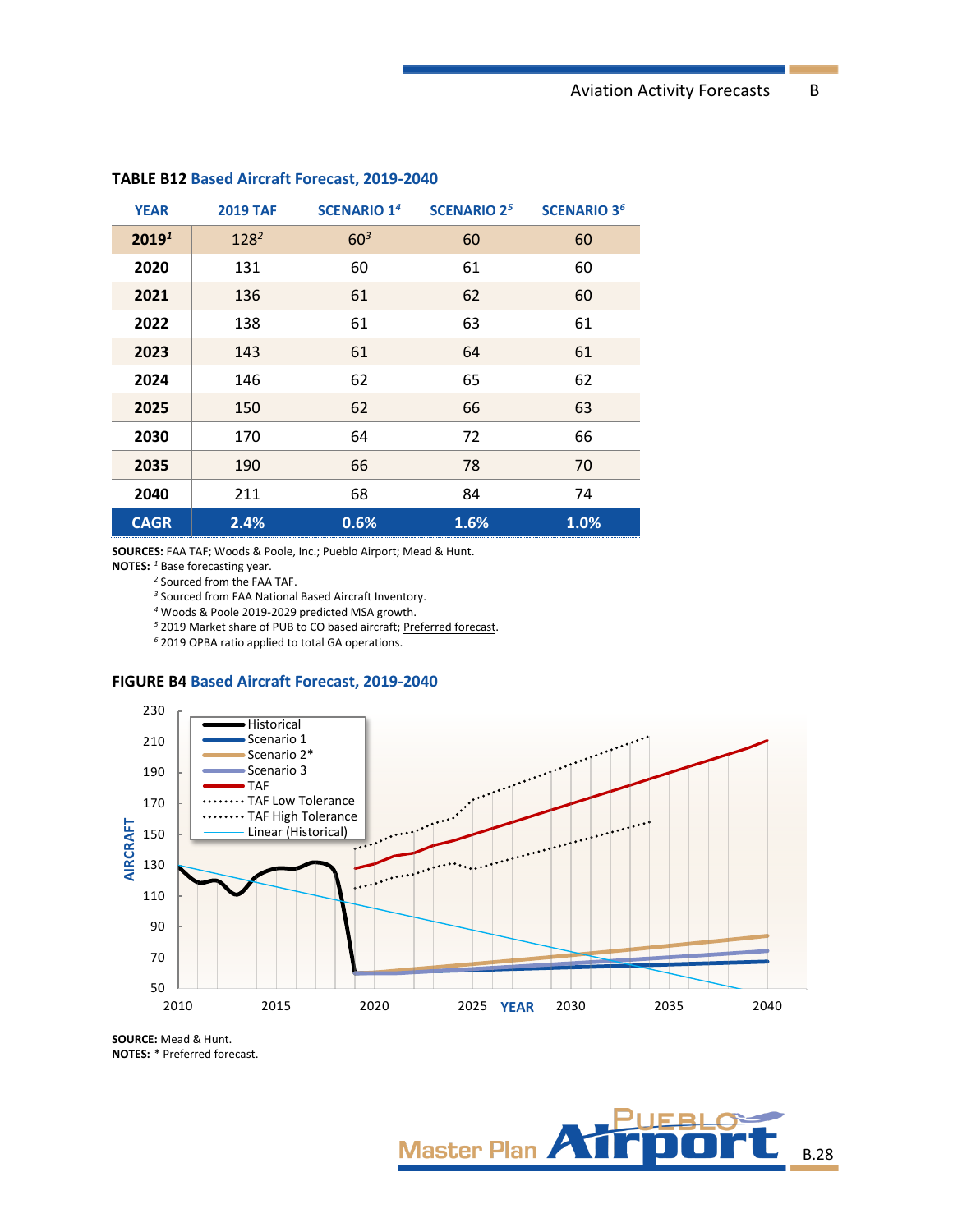CASP's 2018 baseline used the National Based Aircraft Registry for non-primary commercial service airports like PUB. The CASP's preferred forecast used the current based aircraft fleet mix of each airport to determine the future growth rate of total based aircraft. PUB's based aircraft numbers forecasted by the CASP were:

| <b>2018 Baseline: 124.</b>   | <b>2028 Projection: 137.</b> | <b>2038 Projection: 151.</b> |
|------------------------------|------------------------------|------------------------------|
| <b>2023 Projection: 130.</b> | <b>2033 Projection: 144.</b> | <b>CAGR: 1.0 percent.</b>    |

The mix of based aircraft for incremental periods throughout the planning period is presented in **[TABLE](#page-28-0) [B13](#page-28-0)**. In line with historical based aircraft growth, the percentages of based aircraft type are expected to remain relatively constant.

| <b>AIRCRAFT TYPE</b> | 2019           | 2025         | 2030                                   | 2035         | 2040         |
|----------------------|----------------|--------------|----------------------------------------|--------------|--------------|
| <b>Single Engine</b> | 51             | 56           | 59                                     | 63           | 68           |
|                      | (85.0%)        | (84.8%)      |                                        | (80.9%)      | (80.7%)      |
| Multi Engine         | 4              | 5            | 6                                      | 6            |              |
|                      | (6.7%)         | (7.69%)      | $(8.4\%)$                              | (7.7%)       | (8.3%)       |
| <b>Jet</b>           | $\overline{4}$ | 4            | 5                                      | 5            | 6            |
|                      | (6.7%)         | (6.1%)       | $(7.0\%)$                              | (6.4%)       | (7.1%)       |
|                      |                |              | (82.2%)<br>2<br>(2.8%)<br>72<br>(100%) | 3            | 3            |
| Helicopter           | (1.7%)         | (1.5%)       |                                        | $(3.9\%)$    | (3.6%)       |
| <b>TOTAL</b>         | 60<br>(100%)   | 66<br>(100%) |                                        | 78<br>(100%) | 84<br>(100%) |

#### <span id="page-28-0"></span>**TABLE B13 General Aviation Based Aircraft Fleet Mix, 2019-2040**

**SOURCE:** Mead & Hunt.

**NOTE:** Percentages may be off slightly due to rounding.

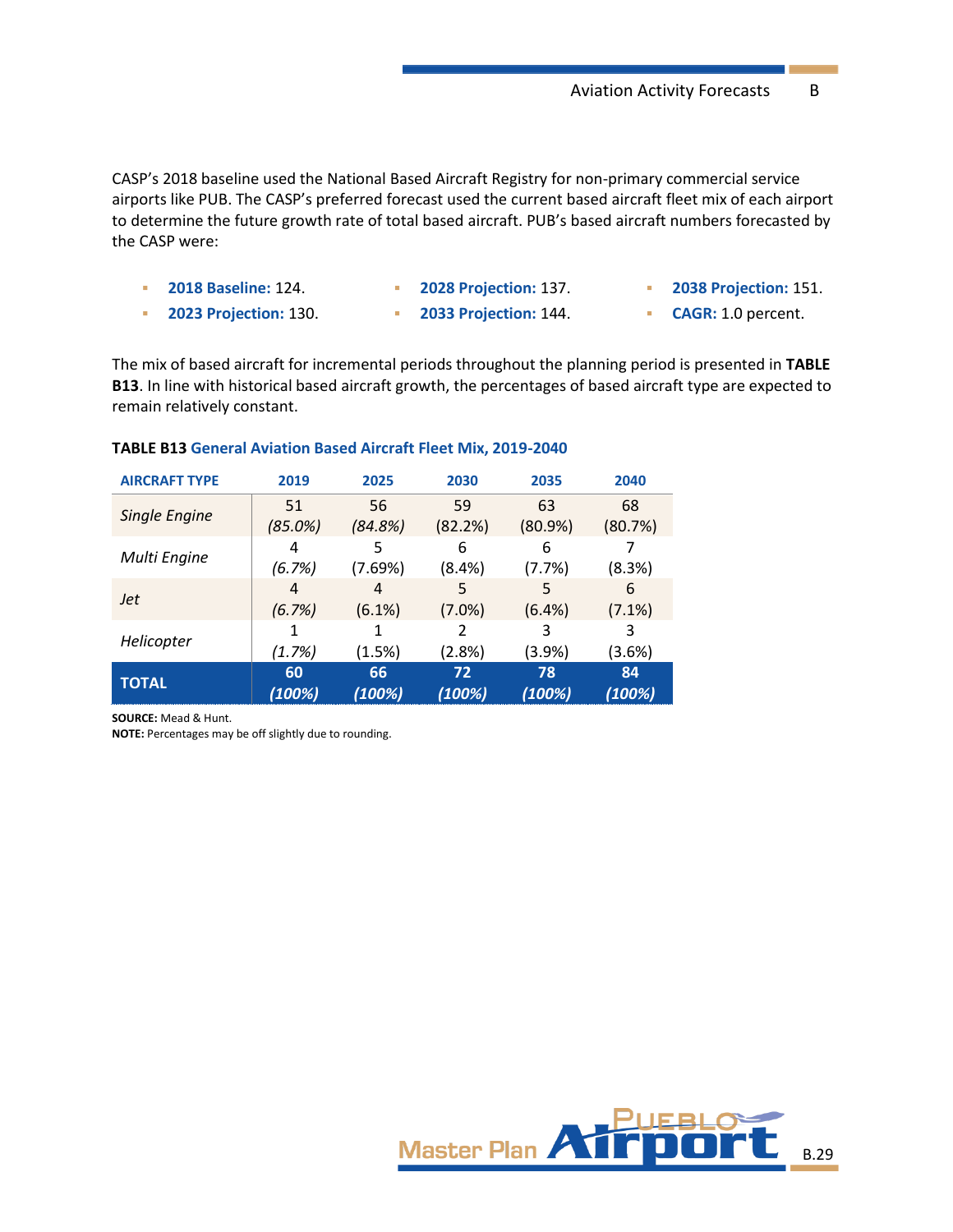# **Runway Design Code (RDC)/Critical Aircraft Analysis**

FAA AC 5000-17, *Critical Aircraft and Regular Use* provides guidance on defining critical aircraft for the purposes of airport planning and states that aircraft owned by private companies, but operated under contracts with the federal government or Department of Defense, are to be classified as civil aircraft, not military aircraft and should count toward the critical aircraft and regular use determinations.

The types of aircraft presently using PUB and those projected to in the future are important considerations for airport planning. Critical Aircraft is defined as the most demanding aircraft type, or grouping of aircraft with similar characteristics, that make regular use of a runway or an airport. Similar characteristics refers to grouping of aircraft by comparable characteristics as determined by the Runway Design Code (RDC) described in AC 150/5300-13A *Airport Design.* The RDC is a coding system used to relate and compare the operational performance and physical characteristics of aircraft to airport design criteria. The RDC has two components. The first component, depicted by a letter (i.e., A, B, C, D, or E), is the Aircraft Approach Category (AAC), and relates to aircraft approach speed (operational performance characteristic). The second component, depicted by a roman numeral (i.e., I, II, III, IV, or V), is the Airplane Design Group (ADG) and relates to aircraft wingspan (physical characteristic). Generally, aircraft approach speed applies to runways and runway-related facilities, while aircraft wingspan is related to separation criteria associated with taxiways and taxilanes. **[TABLE](#page-30-0) B14** details this summary of operations by RDC at PUB.

Based on an examination of the current operational information as contained in the TFMSC and data provide by CAE-Doss, most of the existing aircraft operations at PUB are within the A-I through B-II RDCs categories. Aircraft within the RDC C-I and C-II categories accounted for approximately 4,240 operations. The Bombardier CRJ 200 has an RDC of C-II and accounted for 1,830 of the existing operations. Therefore, it is the designated the existing Critical Aircraft for PUB. This aircraft is expected to be phased out of the SkyWest fleet by 2040. Consequently, the E-175 (with an RDC of C-III) is expected to be the future Critical Aircraft for PUB. Since SkyWest currently includes both Runway 8R/26L and Runway 17/35 in their operations specifications, and because SkyWest often utilizes Runway 35 for departures to Denver, the CRJ 200 and E-175 are the existing and future critical aircraft for both runways. For Runway 8L/26R, the existing critical aircraft is the Diamond DA20 Katana operated by CAE-Doss. CAE-Doss has also had discussions with the DOD about operating the single-engine turboprop Beechcraft T-6A Texan II in the future so this aircraft is considered the future critical aircraft for the trainer runway.

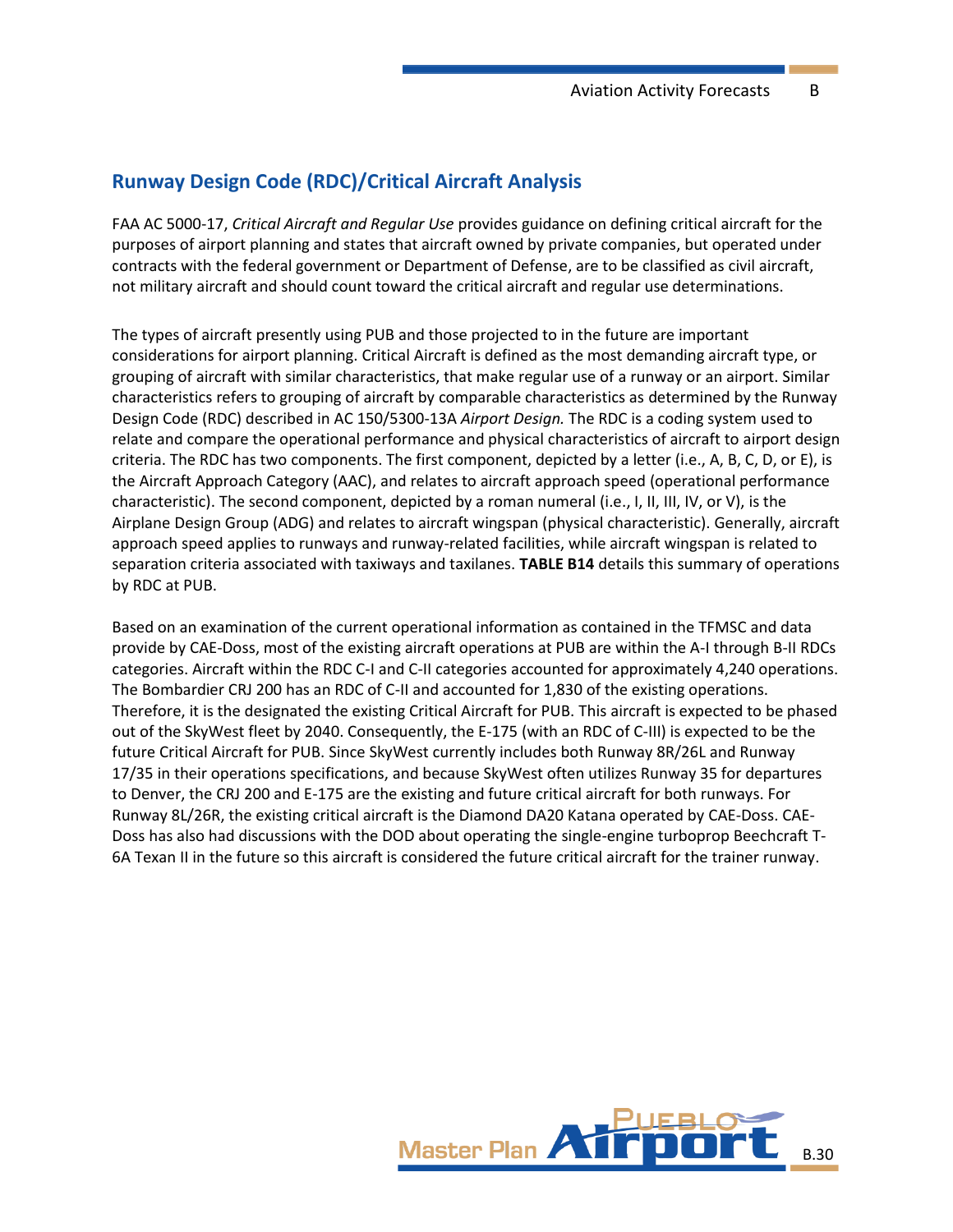| <b>RDC</b>           | 2019    | 2025    | 2030                | 2035         | 2040    |
|----------------------|---------|---------|---------------------|--------------|---------|
| A-I, A-II, B-I, B-II | 211,686 | 413,028 | 430,032             | 431,128      | 432,326 |
| C-I, C-II            | 4,240   | 5,887   | 6,130<br>228<br>250 | 6,290<br>252 | 4,549   |
| $D-I, D-II$          | 222     |         |                     |              | 252     |
| B-III, C-III, D-III  | 142     | 160     | 180                 | 192          | 2,028   |
| <b>TOTAL</b>         | 216,291 | 419,333 | 436,592             | 437,862      | 439,155 |

#### <span id="page-30-0"></span>**TABLE B14 Summary of Operations Forecasts by RDC, 2019-2040**

**SOURCE:** Mead & Hunt.

**NOTE:** Military and helicopter aircraft operations not included in total.

#### **Critical Aircraft Determination by Runway at PUB**

- **Runway 8R/26L.** Existing Bombardier CRJ 200, Future Embraer E-175
- **Runway 17/35.** Existing Bombardier CRJ 200, Future Embraer E-175
- **Runway 8L/26R (Trainer).** Existing Diamond DA20 Katana, Future Beechcraft T-6A Texan II.

# **Aviation Forecasts Summary**

A summary of the aviation forecasts is presented in **TABLE B15**. This information is used as a background to develop the remaining portions of the report (analyze facility requirements, to aid development of alternatives and to guide the preparation of the plan and program of future airport facilities). In other words, the aviation activity forecasts are the foundation from which plans will be developed and implementation decisions will be made. In 2020, the FAA indicated that CAE-Doss aircraft operations should not be counted as military and instead should be included as GA since this company operates as a 14 CFR 141 flight school. **TABLE B15** reallocates the military and GA operations accordingly.

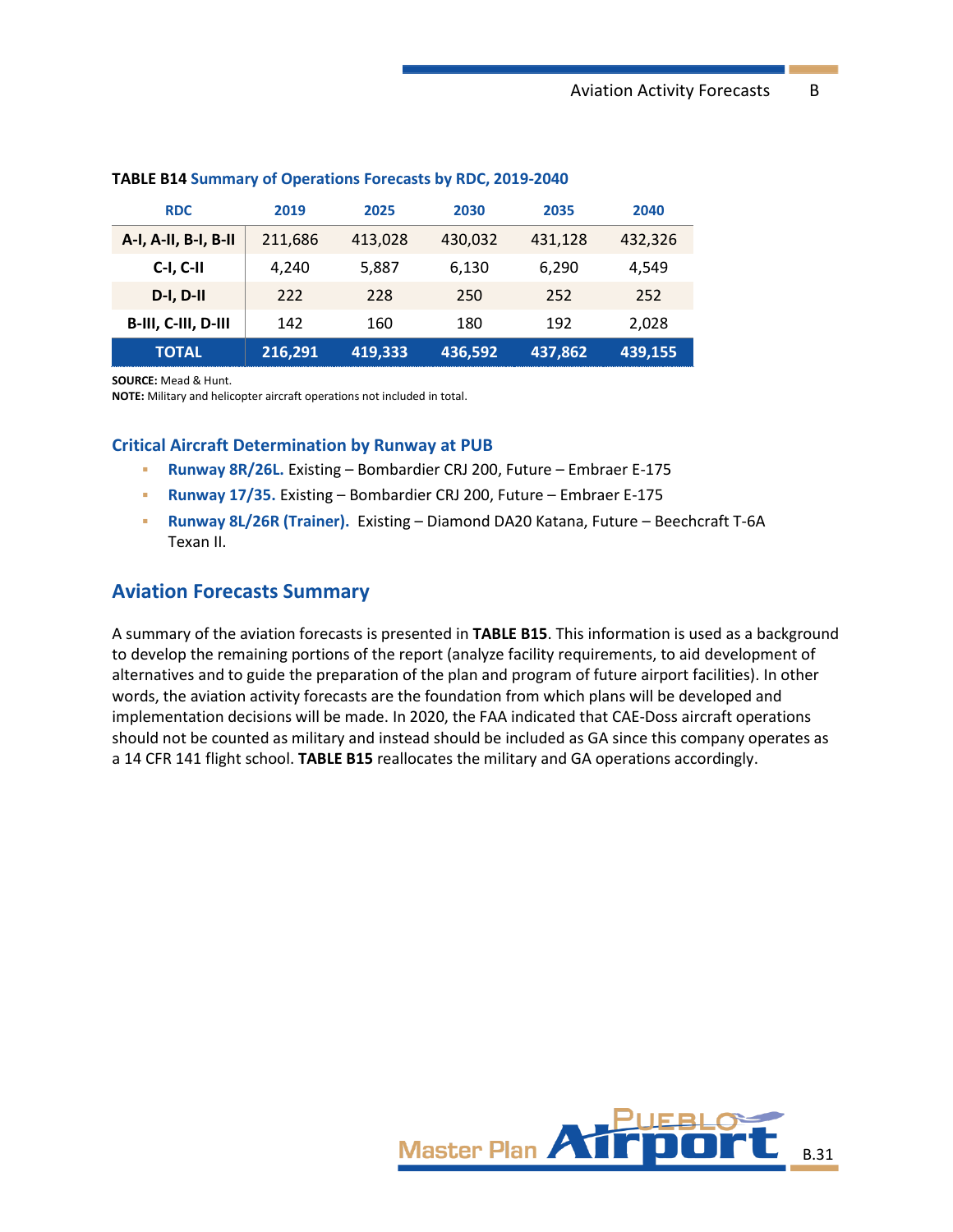| <b>AVIATION ACTIVITY</b>  | 2019            | 2025*          | 2030*          | 2035*          | 2040*   |
|---------------------------|-----------------|----------------|----------------|----------------|---------|
| <b>ENPLANEMENTS</b>       |                 |                |                |                |         |
| <b>Total</b>              | $11,571^1$      | 12,067         | 12,942         | 13,881         | 14,888  |
| <b>OPERATIONS</b>         |                 |                |                |                |         |
| <b>Commercial Service</b> | $4,157^2$       | 4,157          | 4,157          | 4,157          | 4,157   |
| Air Taxi                  | 2,291           | 2,291          | 2,291          | 2,291          | 2,291   |
| Air Carrier               | 1,866           | 1,866          | 1,866          | 1,866          | 1,866   |
| <b>General Aviation</b>   | $212,634^3$     | 415,711        | 433,072        | 434,454        | 435,923 |
| <i>Itinerant</i>          | 90,616          | 171,525        | 178,961        | 180,139        | 181,397 |
| Local                     | 122,018         | 244,186        | 254,111        | 254,315        | 254,526 |
| Military                  | $633^{4}$       | 633            | 633            | 633            | 633     |
| <b>Total</b>              | 217,424         | 420,501        | 437,862        | 439,244        | 440,713 |
| <b>Total Itinerant</b>    | 95,406          | 176,315        | 183,751        | 184,930        | 186,188 |
| <b>Total Local</b>        | 122,018         | 244,186        | 254,111        | 254,314        | 254,525 |
| <b>BASED AIRCRAFT</b>     |                 |                |                |                |         |
| <b>Total</b>              | 60 <sup>5</sup> | 66             | 72             | 78             | 84      |
| <b>Critical Aircraft</b>  | <b>CRJ 200</b>  | <b>CRJ 200</b> | <b>CRJ 200</b> | <b>CRJ 200</b> | E 175   |

## **TABLE B15 Summary of Aviation Activity Forecasts, 2019-2040**

**SOURCES:** *<sup>1</sup>* FAA TAF.

*<sup>2</sup>* FAA TAF.

*<sup>3</sup>* FAA TAF. CAE-Doss aircraft operations reallocated as GA operations

*<sup>4</sup>* FAA TAF. CAE-Doss aircraft operations reallocated as GA operations.

*<sup>5</sup>* FAA National Based Aircraft Inventory validated by FAA, 2020. Does not include CAE-Doss owned aircraft.

\* Projections provided by Mead & Hunt.

In addition, a comparison of the selected forecasts for passenger enplanements, commercial operations, and total operations with the FAA TAF is summarized in **TABLE B16**. This comparison will be used to determine the consistency of the airport forecasts with the TAF. As a rule, forecasted activities are considered consistent with the TAF if the forecasts differ by less than 10% in the 5-year forecast period (2025), and 15% in the 10 and 15-year forecast periods (2030 and 2035).